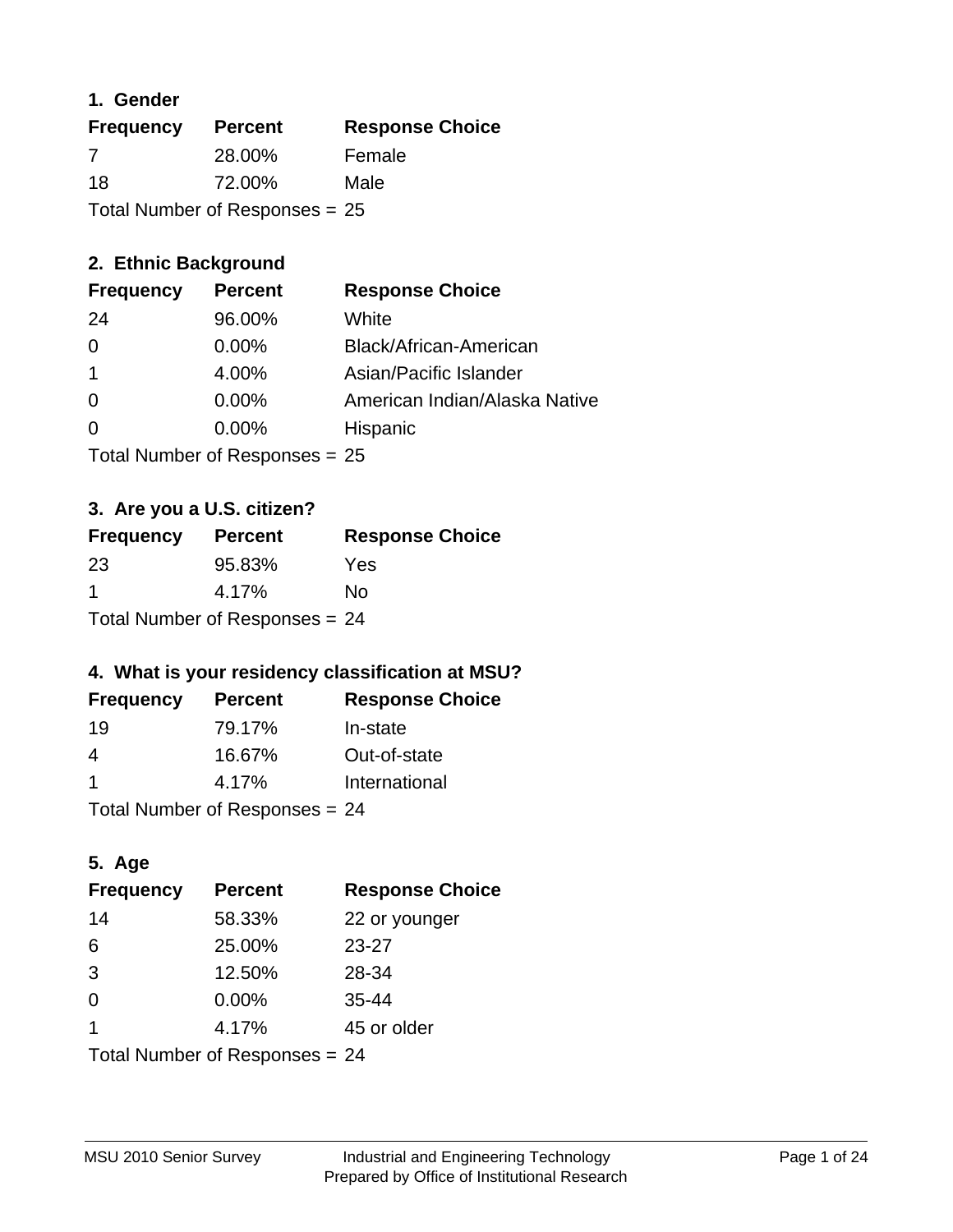**6. Has either of your parents received a bachelor's degree?**

| <b>Frequency</b> | <b>Percent</b>                   | <b>Response Choice</b> |
|------------------|----------------------------------|------------------------|
| -15              | 62.50%                           | Yes                    |
| 9                | 37.50%                           | Nο                     |
|                  | Total Number of Responses $= 24$ |                        |

# **7. Has either of your parents received a degree from Murray State?**

| <b>Frequency</b> | <b>Percent</b> | <b>Response Choice</b> |
|------------------|----------------|------------------------|
| -7               | 29.17%         | Yes                    |
| -17              | 70.83%         | No                     |

Total Number of Responses = 24

# **8. What was your original entry status to MSU?**

| <b>Frequency</b>     | <b>Percent</b>             | <b>Response Choice</b>                           |
|----------------------|----------------------------|--------------------------------------------------|
| 17                   | 70.83%                     | Freshman                                         |
| 6                    | 25.00%                     | Transfer from community college/technical school |
| $\blacktriangleleft$ | 4.17%                      | Transfer from 4-yr institution                   |
|                      | Tatal Number of Desperance |                                                  |

Total Number of Responses = 24

#### **9. If transfer student, how many credits were transferred?**

| <b>Frequency</b>           | <b>Percent</b> | <b>Response Choice</b> |
|----------------------------|----------------|------------------------|
| -0                         | $0.00\%$       | 12 or fewer            |
|                            | 14.29%         | $13 - 30$              |
| $\mathcal{P}$              | 28.57%         | $31 - 60$              |
| $\overline{4}$             | 57.14%         | Over <sub>60</sub>     |
| Tatal Number of Desperance |                |                        |

Total Number of Responses = 7

# **10. If transfer student, approximately what percent of your University Studies (general education) classes did you take at Murray State?**

| <b>Frequency</b>                | <b>Percent</b> | <b>Response Choice</b> |
|---------------------------------|----------------|------------------------|
| 3                               | 42.86%         | Under 25%              |
| 3                               | 42.86%         | 25-49%                 |
| $\Omega$                        | $0.00\%$       | 50-74%                 |
| $\mathbf 1$                     | 14.29%         | 75-100%                |
| Total Number of Responses $= 7$ |                |                        |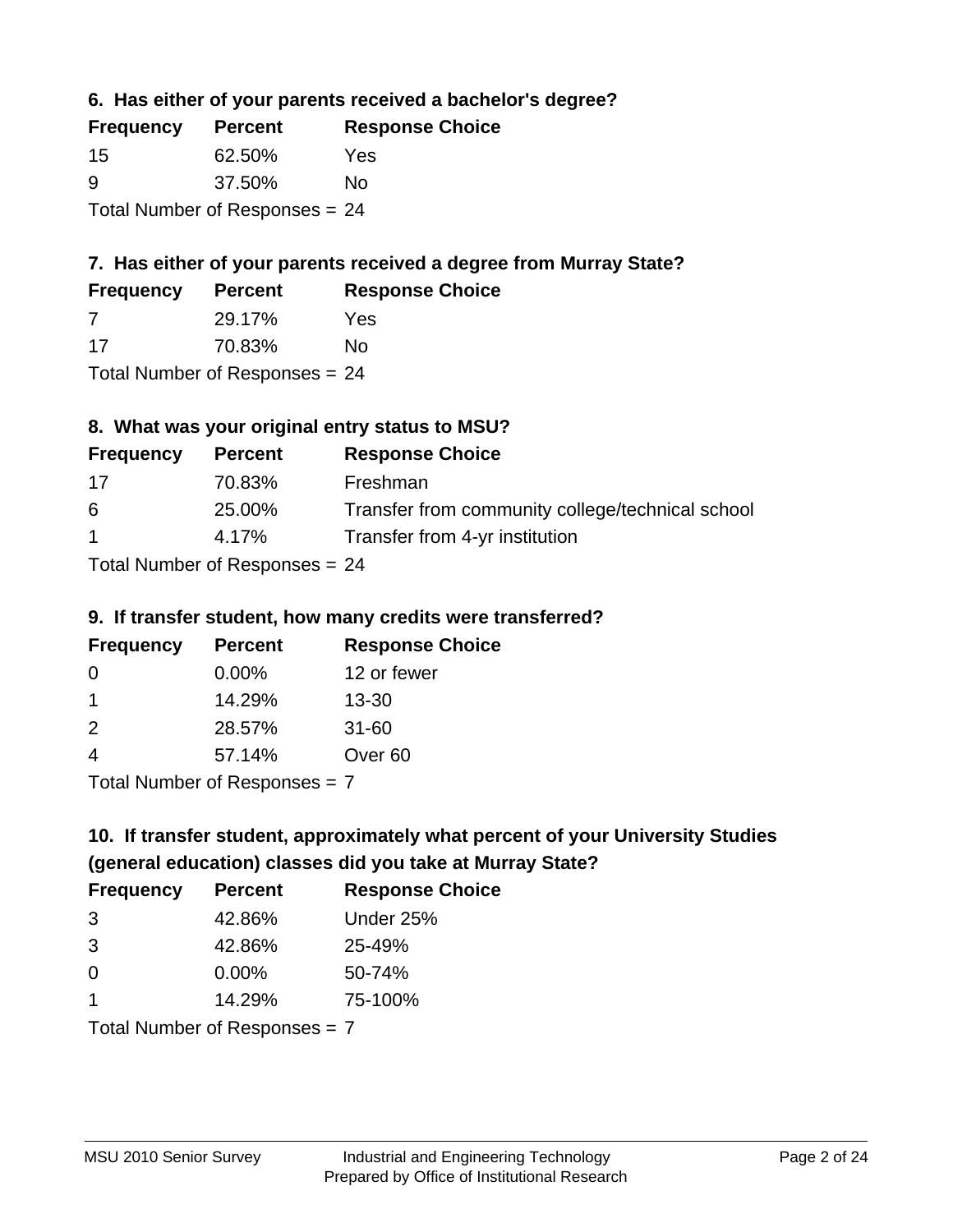### **11. What has been your attendance status at MSU?**

| <b>Frequency</b>               | <b>Percent</b> | <b>Response Choice</b>     |
|--------------------------------|----------------|----------------------------|
| 24                             | 100.00%        | <b>Primarily full-time</b> |
| $\Omega$                       | $0.00\%$       | <b>Primarily part-time</b> |
| Total Number of Responses = 24 |                |                            |

# **12. In which Residential College are you a member?**

| <b>Frequency</b> | <b>Percent</b> | <b>Response Choice</b>            |
|------------------|----------------|-----------------------------------|
| 3                | 12.50%         | Do not know                       |
| 7                | 29.17%         | <b>Clark College</b>              |
| 3                | 12.50%         | <b>Elizabeth College</b>          |
| 5                | 20.83%         | <b>Franklin-Springer Colleges</b> |
|                  | 4.17%          | <b>Hart College</b>               |
| 3                | 12.50%         | <b>Hester College</b>             |
| 0                | $0.00\%$       | <b>Regents College</b>            |
| 0                | 0.00%          | <b>Richmond College</b>           |
| 2                | 8.33%          | <b>White College</b>              |
|                  |                |                                   |

Total Number of Responses = 24

# **13. Have you ever received any type of Financial Aid while at MSU? (Scholarships, grants, work-study, etc.)**

| <b>Frequency</b>               | <b>Percent</b> | <b>Response Choice</b> |  |
|--------------------------------|----------------|------------------------|--|
| 18                             | 75.00%         | Yes                    |  |
| 6                              | 25.00%         | Nο                     |  |
| Total Number of Responses = 24 |                |                        |  |

**14. What degree are you seeking at this time?**

| <b>Frequency</b> | <b>Percent</b>                 | <b>Response Choice</b> |
|------------------|--------------------------------|------------------------|
| -1               | 4.17%                          | Associate              |
| 23               | 95.83%                         | <b>Baccalaureate</b>   |
|                  | Total Number of Responses = 24 |                        |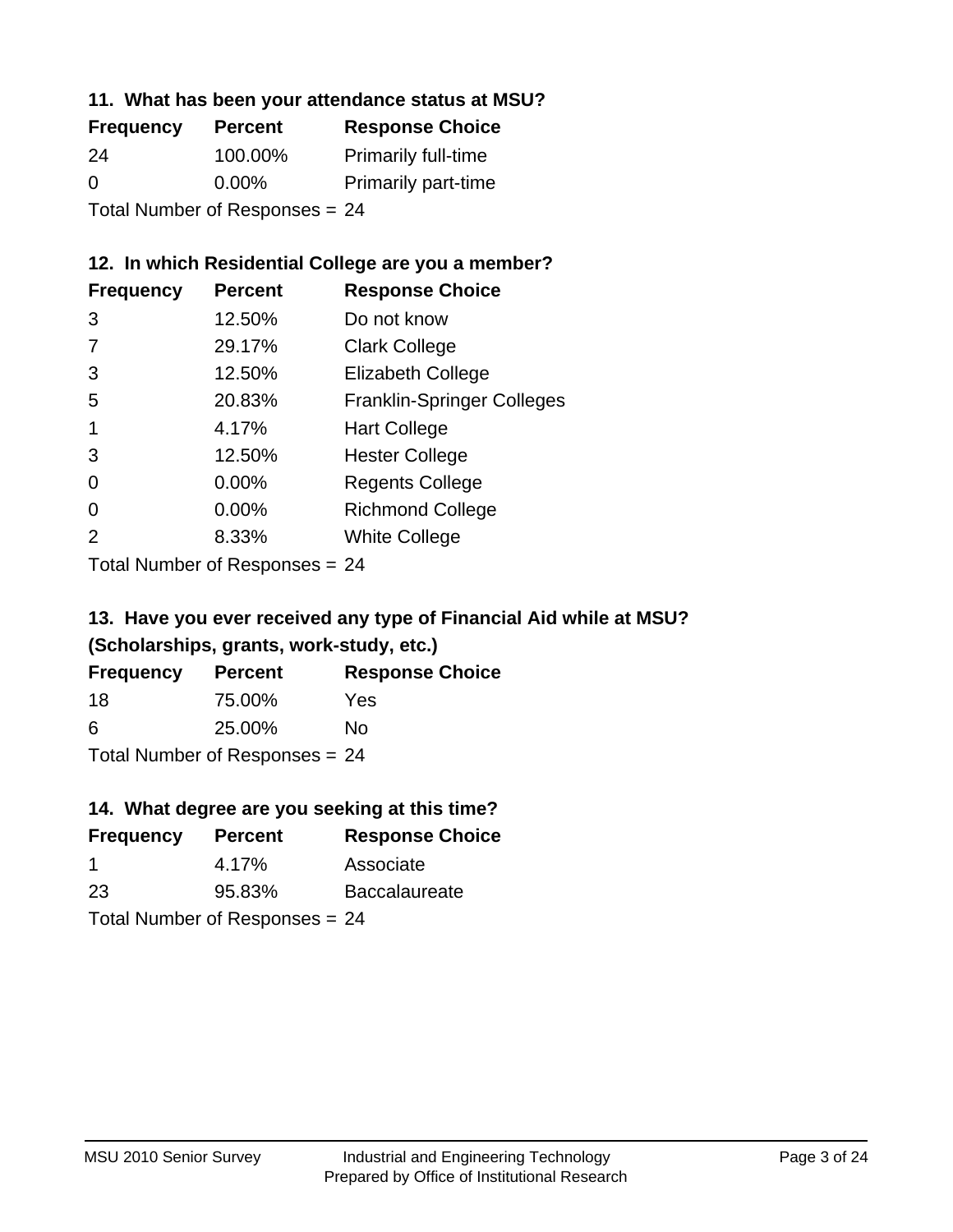**15. How many years will it take you to complete your degree from the point of your initial enrollment in college (including any time at a previous institution)?**

| <b>Frequency</b> | <b>Percent</b> | <b>Response Choice</b> |
|------------------|----------------|------------------------|
| 0                | 0.00%          | Two                    |
| $\Omega$         | 0.00%          | <b>Three</b>           |
| 10               | 41.67%         | Four                   |
| 10               | 41.67%         | Five                   |
| 2                | 8.33%          | <b>Six</b>             |
| 2                | 8.33%          | More than six          |
|                  |                |                        |

Total Number of Responses = 24

#### **16. In what range does your grade point average fall?**

| <b>Frequency</b>           | <b>Percent</b> | <b>Response Choice</b> |
|----------------------------|----------------|------------------------|
|                            | 4.35%          | $2.00 - 2.50$          |
| 4                          | 17.39%         | $2.51 - 3.00$          |
| 8                          | 34.78%         | $3.01 - 3.50$          |
| 10                         | 43.48%         | $3.51 - 4.00$          |
| Tetal Number of Desperance |                |                        |

Total Number of Responses = 23

# **They are used to sort the data, and do not appear in this table Questions 17 and 18 relate to department and program information.**

#### **19. For what purpose did you enroll at MSU?**

| <b>Frequency</b> | <b>Percent</b>                 | <b>Response Choice</b>                    |
|------------------|--------------------------------|-------------------------------------------|
| 0                | $0.00\%$                       | To receive an associate degree            |
| 24               | 100.00%                        | To receive a baccalaureate degree         |
| $\overline{0}$   | $0.00\%$                       | To take a few job related courses         |
| $\Omega$         | 0.00%                          | To transfer to another college/university |
|                  | Total Number of Responses = 24 |                                           |

# **20. What is the highest degree you eventually hope to receive?**

| <b>Frequency</b>        | <b>Percent</b>             | <b>Response Choice</b> |
|-------------------------|----------------------------|------------------------|
| $\Omega$                | $0.00\%$                   | Associate              |
| 16                      | 66.67%                     | <b>Baccalaureate</b>   |
| 7                       | 29.17%                     | Graduate               |
| $\overline{\mathbf{1}}$ | 4.17%                      | Professional           |
|                         | Total Number of Deepersoon |                        |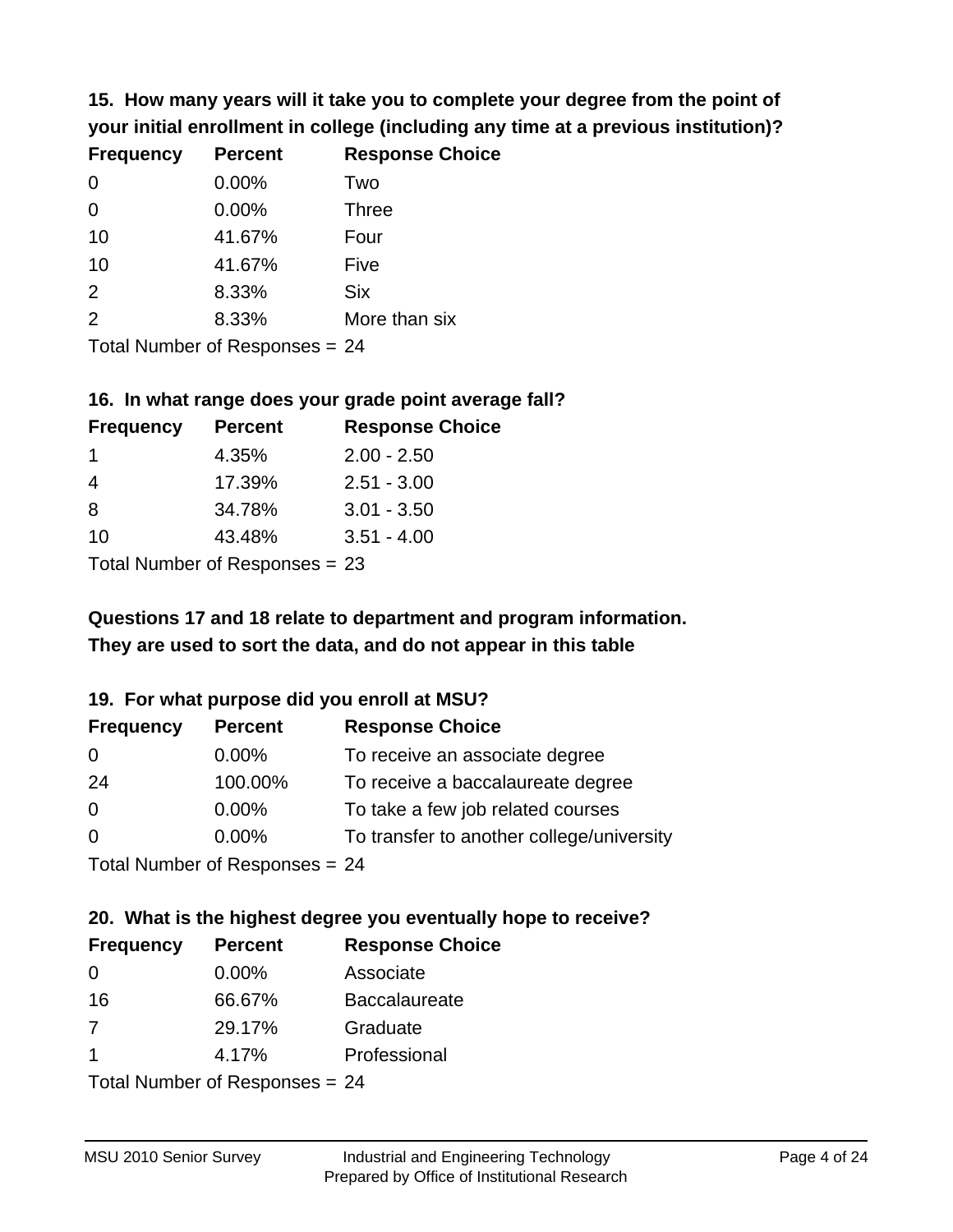### **21. Which best describes your situation?**

| <b>Frequency</b> | <b>Percent</b> | <b>Response Choice</b>               |
|------------------|----------------|--------------------------------------|
| 16               | 66.67%         | Did not change major/area            |
| $\mathcal{P}$    | 8.33%          | Did not initially declare major/area |
| 6                | 25.00%         | Changed major/area                   |
|                  |                |                                      |

Total Number of Responses = 24

# **22. While school was in session during the past year, how many hours per week, on average, did you work for pay?**

| <b>Frequency</b> | <b>Percent</b> | <b>Response Choice</b> |
|------------------|----------------|------------------------|
| 8                | 33.33%         | Did not work           |
| 3                | 12.50%         | Worked 1-10 hrs        |
| 5                | 20.83%         | Worked 11-20 hrs       |
| 2                | 8.33%          | Worked 21-30 hrs       |
| 3                | 12.50%         | Worked 31-40 hrs       |
| 3                | 12.50%         | Worked over 40 hrs     |
|                  |                |                        |

Total Number of Responses = 24

#### **23. For the most part, were classes offered at times convenient to you?**

| <b>Frequency</b>               | <b>Percent</b> | <b>Response Choice</b> |
|--------------------------------|----------------|------------------------|
| 23                             | 95.83%         | Yes                    |
| -1                             | 4.17%          | No.                    |
| Total Number of Responses = 24 |                |                        |

#### **24. If no, what time would you have preferred?**

| <b>Frequency</b>                | <b>Percent</b> | <b>Response Choice</b> |
|---------------------------------|----------------|------------------------|
| $\Omega$                        | #DIV/0!        | Late afternoon         |
| 0                               | #DIV/0!        | Evening                |
| 0                               | #DIV/0!        | Weekend                |
| $\Omega$                        | #DIV/0!        | During the day         |
| Total Number of Responses = $0$ |                |                        |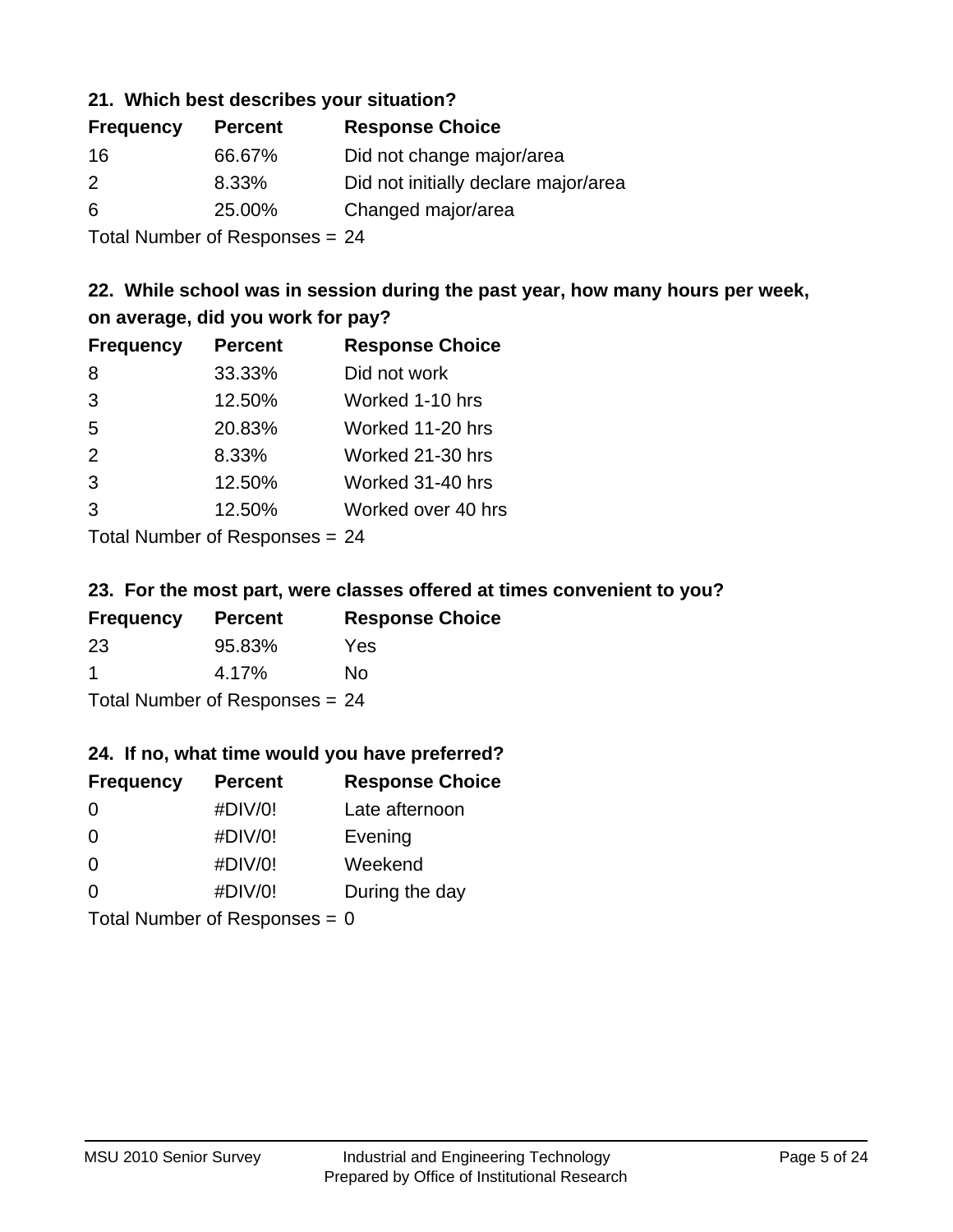# **25. Which best describes the location where you completed the majority of your**

| coursework? |  |
|-------------|--|
|-------------|--|

| <b>Frequency</b> | <b>Percent</b>                   | <b>Response Choice</b> |
|------------------|----------------------------------|------------------------|
| 22               | 91.67%                           | Murray                 |
| 0                | 0.00%                            | Paducah                |
| 0                | 0.00%                            | Ft. Campbell           |
| $\overline{0}$   | 0.00%                            | Madisonville           |
| 0                | 0.00%                            | Hopkinsville           |
| 0                | $0.00\%$                         | Henderson              |
| 2                | 8.33%                            | On the Internet        |
| 0                | 0.00%                            | Other                  |
|                  | Total Number of Responses $= 24$ |                        |

# **26. Did you take any online courses while at Murray State?**

| <b>Frequency</b> | <b>Percent</b>                   | <b>Response Choice</b> |
|------------------|----------------------------------|------------------------|
| -5               | 20.83%                           | Yes                    |
| 19               | 79.17%                           | Nο                     |
|                  | Total Number of Responses = $24$ |                        |

# **27. Did it take you an extra semester or more to complete degree requirements at Murray State?**

| <b>Frequency</b> | <b>Percent</b>                   | <b>Response Choice</b> |
|------------------|----------------------------------|------------------------|
| $12 \,$          | 50.00%                           | Yes                    |
| 12               | 50.00%                           | No                     |
|                  | Total Number of Responses = $24$ |                        |

#### **28. If yes, why did it take you an extra semester or more?**

| <b>Frequency</b>               | <b>Percent</b> | <b>Response Choice</b>                                       |
|--------------------------------|----------------|--------------------------------------------------------------|
| 2                              | 16.67%         | Work obligation limited my enrollment.                       |
| $\overline{0}$                 | $0.00\%$       | Family obligations limited my enrollment.                    |
| $\mathbf 0$                    | $0.00\%$       | Tuition and other costs of attendance limited my enrollment. |
| 2                              | 16.67%         | A decision to change majors added to my requirements.        |
| 2                              | 16.67%         | A required course or courses were not offered.               |
| $\mathbf{1}$                   | 8.33%          | Credits were lost transferring to Murray State.              |
| 5                              | 41.67%         | Other                                                        |
| Total Number of Responses = 12 |                |                                                              |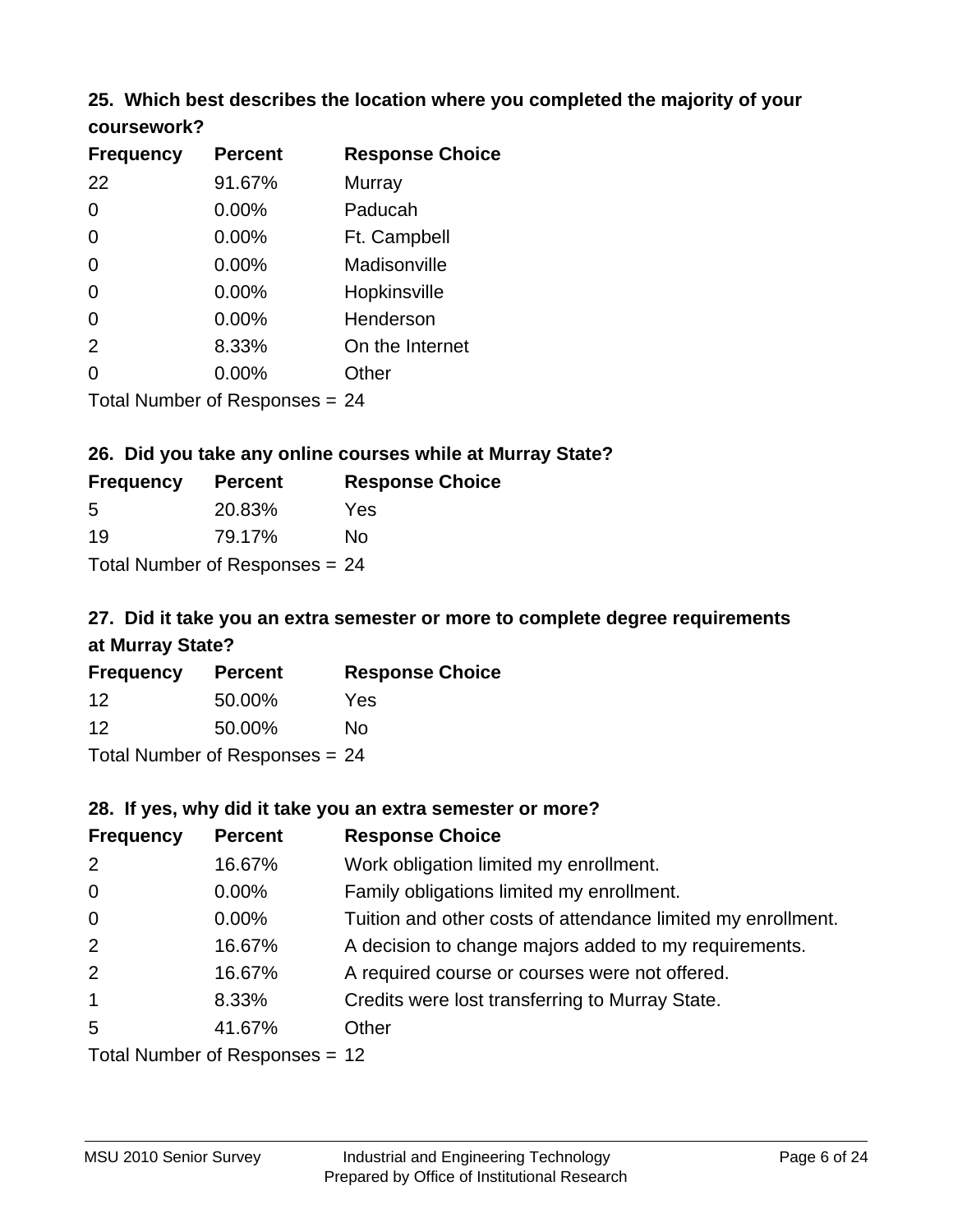# **29. Did you have trouble getting any course(s) you needed while at Murray State?**

| <b>Frequency</b>               | <b>Percent</b> | <b>Response Choice</b> |  |
|--------------------------------|----------------|------------------------|--|
| -6                             | 25.00%         | Yes                    |  |
| 18                             | 75.00%         | N٥                     |  |
| Total Number of Responses = 24 |                |                        |  |

# **30. If yes, why did you have trouble getting the course?**

| <b>Frequency</b> | <b>Percent</b> | <b>Response Choice</b>                                |
|------------------|----------------|-------------------------------------------------------|
| $\overline{4}$   | 66.67%         | Not offered the semester I needed it.                 |
| $\overline{0}$   | $0.00\%$       | Not offered at hours convenient to my work schedule.  |
| $\overline{0}$   | $0.00\%$       | Not offered at hours suitable for my school schedule. |
| 2                | 33.33%         | All course sections were closed.                      |
| $\overline{0}$   | $0.00\%$       | I was unaware of the prerequisites for the course.    |
|                  |                |                                                       |

Total Number of Responses = 6

### **31. Which statement best describes your experience with off-campus coop/internship?**

| <b>Frequency</b> | <b>Percent</b> | <b>Response Choice</b>             |
|------------------|----------------|------------------------------------|
| 3                | 13.04%         | Cannot judge, I did not have one.  |
| 10               | 43.48%         | My experience was very valuable.   |
| 10               | 43.48%         | My experience was valuable.        |
| $\Omega$         | 0.00%          | My experience was of little value. |
| $\Omega$         | 0.00%          | My experience was of no value.     |
|                  |                |                                    |

Total Number of Responses = 23

# **32. Which statement best describes your experience with on-campus faculty-directed research, scholarly, or creative project?**

| <b>Frequency</b> | <b>Percent</b>                  | <b>Response Choice</b>             |
|------------------|---------------------------------|------------------------------------|
| 12               | 50.00%                          | Cannot judge; I did not have one.  |
| 6                | 25.00%                          | My experience was very valuable.   |
| 6                | 25.00%                          | My experience was valuable.        |
| $\Omega$         | $0.00\%$                        | My experience was of little value. |
| $\Omega$         | 0.00%                           | My experience was of no value.     |
|                  | Total Number of Deconoces $-24$ |                                    |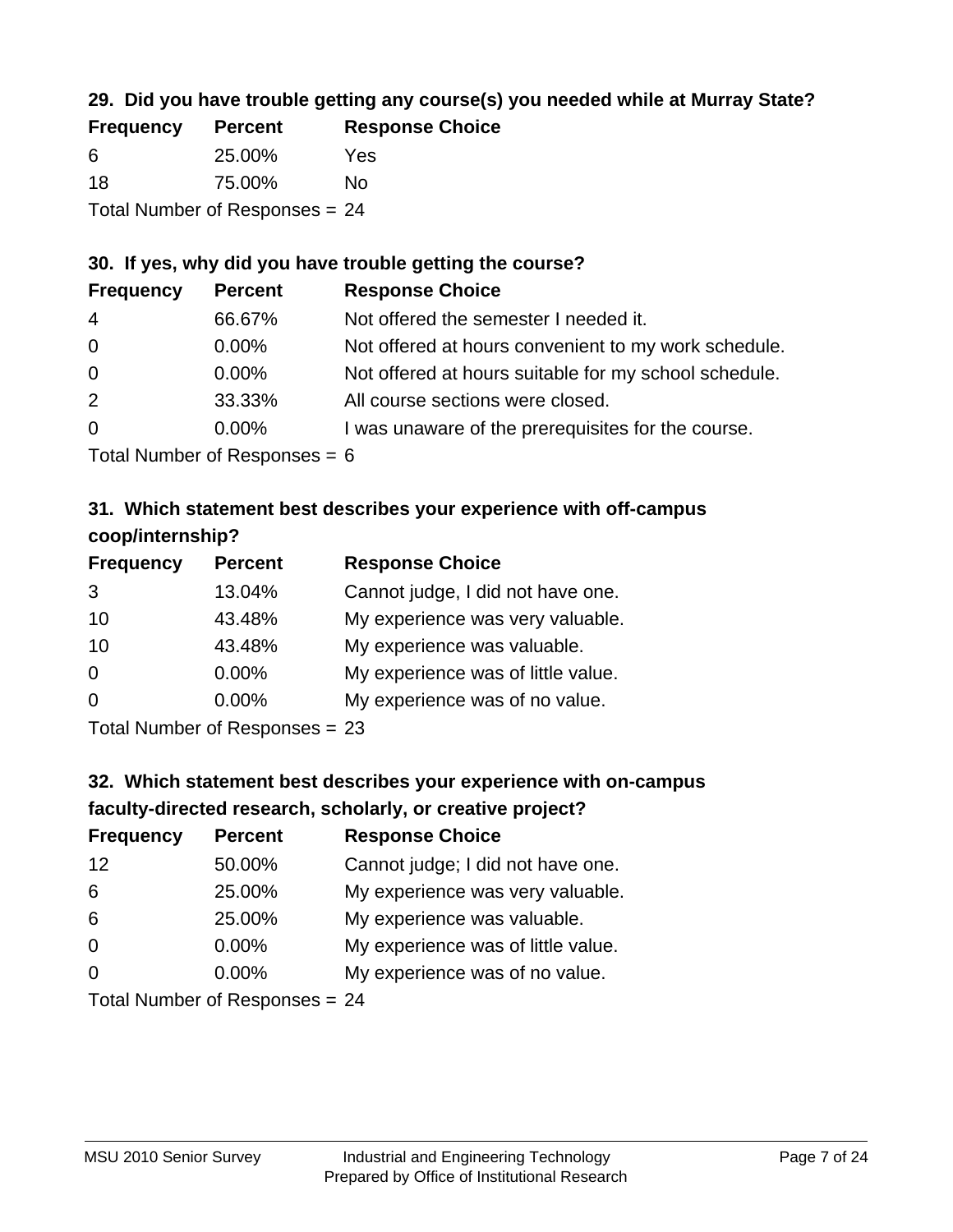#### **33. Which statement best describes your experience with academic advising in your major/area?**

| 11.70011110001701001 |                |                                                       |
|----------------------|----------------|-------------------------------------------------------|
| <b>Frequency</b>     | <b>Percent</b> | <b>Response Choice</b>                                |
| 0                    | $0.00\%$       | Cannot judge; I did not make use of the opportunity.  |
| 24                   | 100.00%        | I was satisfied with information my adviser provided. |
| $\overline{0}$       | $0.00\%$       | Advice was inaccurate, incomplete, or misleading.     |
| $\Omega$             | $0.00\%$       | My adviser was not available.                         |
|                      |                |                                                       |

Total Number of Responses = 24

# **For questions 34-48, indicate the extent to which you were satisfied.**

| 34. Class size relative to type of course |  |  |  |  |  |  |  |  |
|-------------------------------------------|--|--|--|--|--|--|--|--|
|-------------------------------------------|--|--|--|--|--|--|--|--|

| <b>Frequency</b> | <b>Percent</b>                   | <b>Response Choice</b> |
|------------------|----------------------------------|------------------------|
| 18               | 78.26%                           | Very satisfied         |
| 5                | 21.74%                           | Satisfied              |
| $\Omega$         | $0.00\%$                         | <b>Dissatisfied</b>    |
| $\Omega$         | 0.00%                            | Very dissatisfied      |
|                  | Total Number of Responses $= 23$ |                        |

Total Number of Responses  $= 23$ 

### **35. Out-of-class availability of faculty**

| <b>Frequency</b> | <b>Percent</b>            | <b>Response Choice</b> |
|------------------|---------------------------|------------------------|
| 9                | 37.50%                    | Very satisfied         |
| 14               | 58.33%                    | Satisfied              |
| $\mathbf 1$      | 4.17%                     | <b>Dissatisfied</b>    |
| $\Omega$         | $0.00\%$                  | Very dissatisfied      |
|                  | Total Number of Deepensee |                        |

Total Number of Responses = 24

# **36. Effectiveness of your high school preparation for college work**

| <b>Frequency</b> | <b>Percent</b>                  | <b>Response Choice</b> |
|------------------|---------------------------------|------------------------|
| 4                | 17.39%                          | Very satisfied         |
| 12               | 52.17%                          | Satisfied              |
| .5               | 21.74%                          | <b>Dissatisfied</b>    |
| $\mathcal{P}$    | 8.70%                           | Very dissatisfied      |
|                  | Total Number of Decononces - 22 |                        |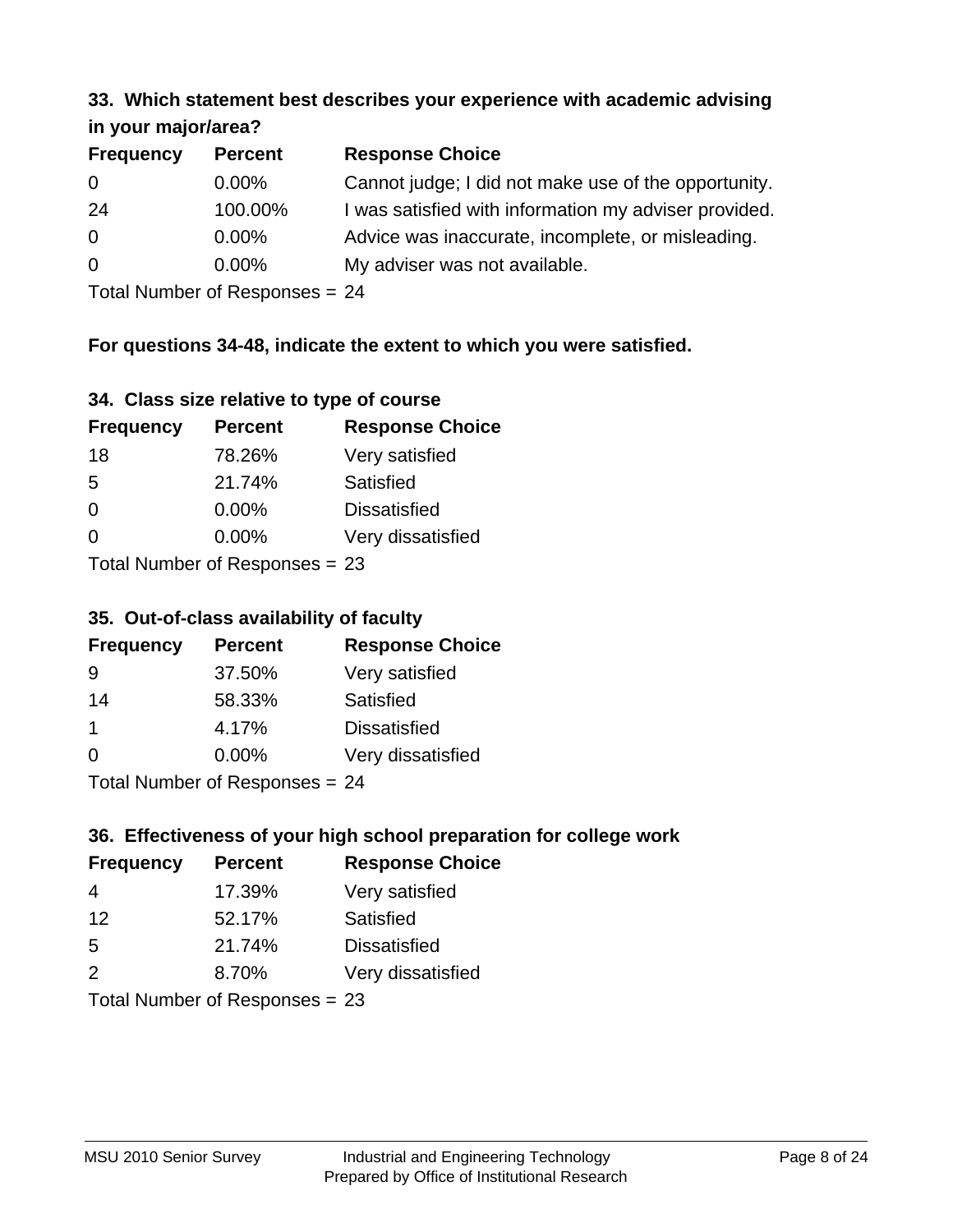# **37. Fairness of faculty in their treatment of individual students**

| <b>Frequency</b> | <b>Percent</b> | <b>Response Choice</b> |
|------------------|----------------|------------------------|
| 7                | 30.43%         | Very satisfied         |
| 14               | 60.87%         | Satisfied              |
| $\mathcal{P}$    | 8.70%          | <b>Dissatisfied</b>    |
| $\Omega$         | 0.00%          | Very dissatisfied      |
|                  |                |                        |

Total Number of Responses = 23

# **38. Overall quality of instruction at Murray State**

| <b>Frequency</b> | <b>Percent</b> | <b>Response Choice</b> |
|------------------|----------------|------------------------|
| 7                | 29.17%         | Very satisfied         |
| 16               | 66.67%         | Satisfied              |
| 1                | 4.17%          | <b>Dissatisfied</b>    |
| $\Omega$         | 0.00%          | Very dissatisfied      |
|                  |                |                        |

Total Number of Responses = 24

# **39. Quality of instruction in University Studies (General Education) courses**

| <b>Frequency</b> | <b>Percent</b>            | <b>Response Choice</b> |
|------------------|---------------------------|------------------------|
| .5               | 20.83%                    | Very satisfied         |
| 17               | 70.83%                    | Satisfied              |
| $\mathcal{P}$    | 8.33%                     | <b>Dissatisfied</b>    |
| $\Omega$         | 0.00%                     | Very dissatisfied      |
|                  | Total Number of Deepersee |                        |

Total Number of Responses = 24

#### **40. Quality of instruction in your major**

| <b>Frequency</b> | <b>Percent</b>            | <b>Response Choice</b> |
|------------------|---------------------------|------------------------|
| 17               | 70.83%                    | Very satisfied         |
| 7                | 29.17%                    | Satisfied              |
| $\Omega$         | $0.00\%$                  | <b>Dissatisfied</b>    |
| $\Omega$         | 0.00%                     | Very dissatisfied      |
|                  | Total Number of Deepersee |                        |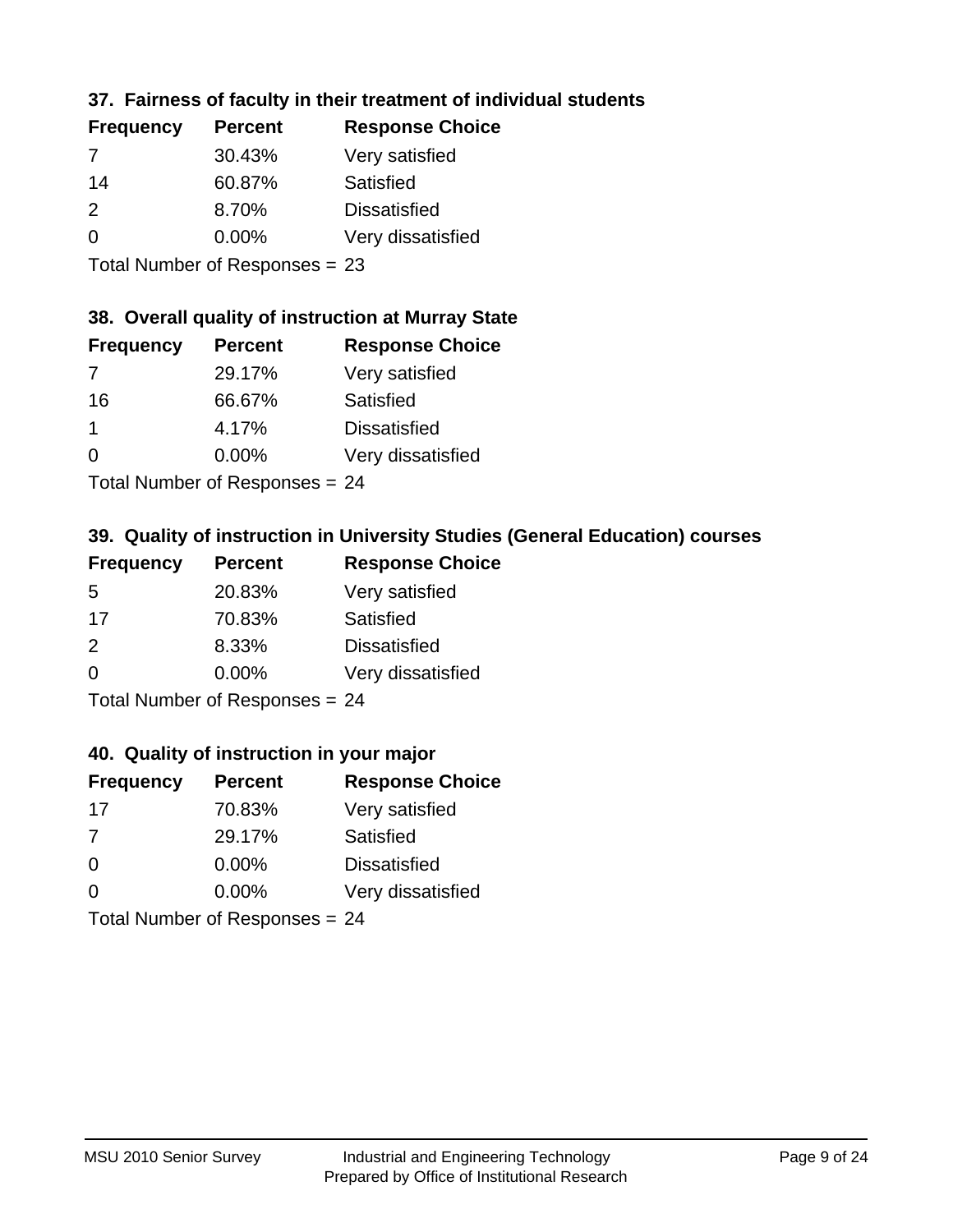# **41. Clarity of program objectives in your major**

| <b>Frequency</b> | <b>Percent</b> | <b>Response Choice</b> |
|------------------|----------------|------------------------|
| 14               | 58.33%         | Very satisfied         |
| 9                | 37.50%         | Satisfied              |
|                  | 4.17%          | <b>Dissatisfied</b>    |
| $\Omega$         | $0.00\%$       | Very dissatisfied      |
|                  |                |                        |

Total Number of Responses = 24

#### **42. Intellectual challenge of the academic program**

| <b>Frequency</b> | <b>Percent</b> | <b>Response Choice</b> |
|------------------|----------------|------------------------|
| 15               | 62.50%         | Very satisfied         |
| 8                | 33.33%         | Satisfied              |
| -1               | 4.17%          | <b>Dissatisfied</b>    |
| $\Omega$         | 0.00%          | Very dissatisfied      |
|                  |                |                        |

Total Number of Responses = 24

# **43. Encouragement and information from your major department for employment after graduation**

| <b>Frequency</b> | <b>Percent</b>                                                                   | <b>Response Choice</b> |
|------------------|----------------------------------------------------------------------------------|------------------------|
| 11               | 47.83%                                                                           | Very satisfied         |
| 11               | 47.83%                                                                           | Satisfied              |
| 1                | 4.35%                                                                            | <b>Dissatisfied</b>    |
| $\Omega$         | 0.00%                                                                            | Very dissatisfied      |
|                  | $\mathbf{T}$ and $\mathbf{M}$ and $\mathbf{M}$ and $\mathbf{M}$ and $\mathbf{M}$ |                        |

Total Number of Responses = 23

# **44. Availability of opportunities to engage in a faculty-mentored research,**

#### **scholarly, or creative project in your area of study/interest**

| <b>Frequency</b> | <b>Percent</b> | <b>Response Choice</b> |
|------------------|----------------|------------------------|
| .5               | 21.74%         | Very satisfied         |
| 13               | 56.52%         | Satisfied              |
| .5               | 21.74%         | <b>Dissatisfied</b>    |
| $\Omega$         | 0.00%          | Very dissatisfied      |
|                  |                |                        |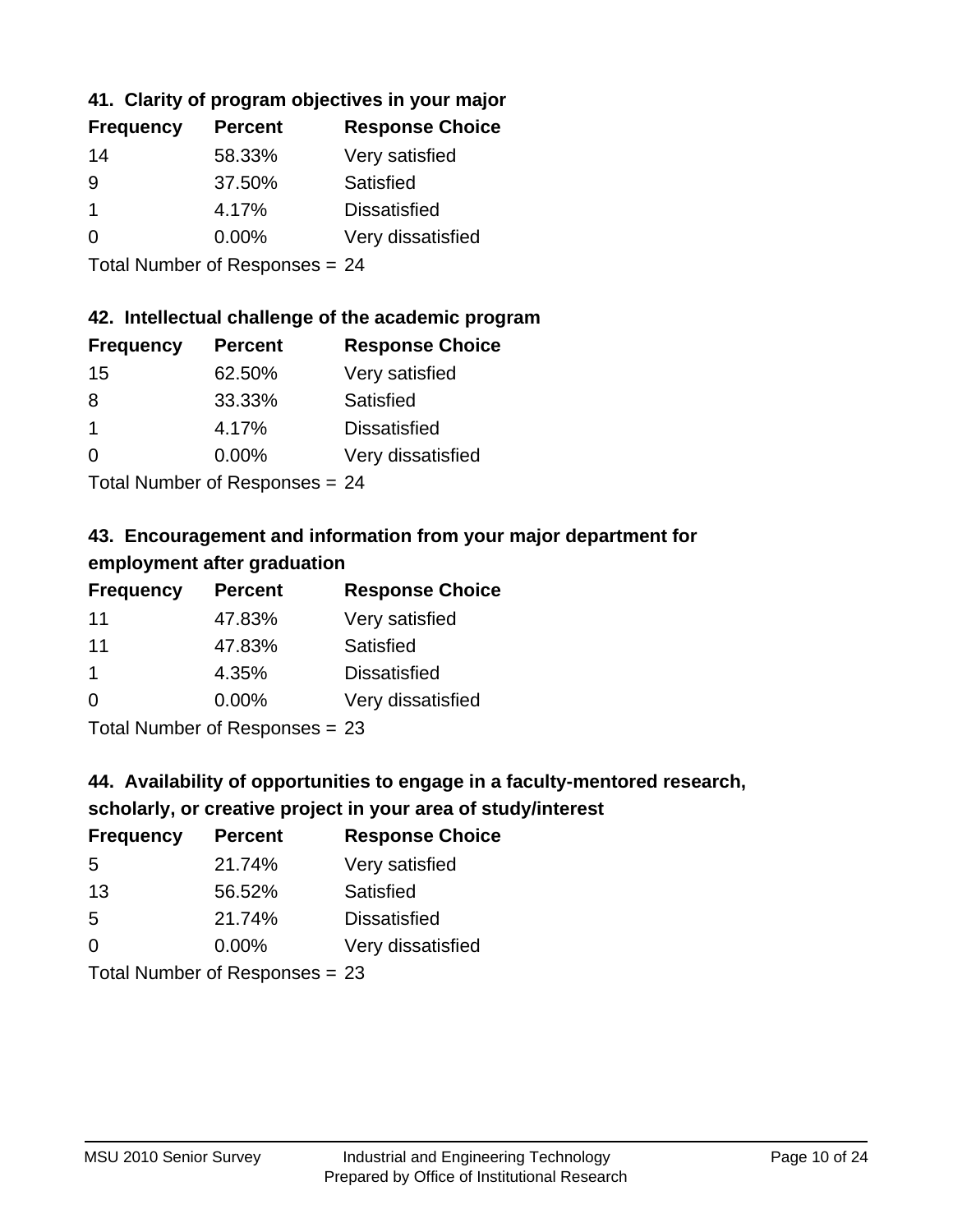#### **45. Library hours**

| <b>Frequency</b> | <b>Percent</b> | <b>Response Choice</b> |
|------------------|----------------|------------------------|
| 9                | 39.13%         | Very satisfied         |
| 11               | 47.83%         | Satisfied              |
| 3                | 13.04%         | <b>Dissatisfied</b>    |
| $\Omega$         | 0.00%          | Very dissatisfied      |
|                  |                |                        |

Total Number of Responses = 23

# **46. Effectiveness of library personnel in meeting your information needs**

| <b>Frequency</b> | <b>Percent</b> | <b>Response Choice</b> |
|------------------|----------------|------------------------|
| <u>g</u>         | 39.13%         | Very satisfied         |
| 14               | 60.87%         | Satisfied              |
| $\Omega$         | 0.00%          | <b>Dissatisfied</b>    |
| ∩                | 0.00%          | Very dissatisfied      |
|                  |                |                        |

Total Number of Responses = 23

#### **47. Access to library resources on hand**

| <b>Frequency</b>               | <b>Percent</b> | <b>Response Choice</b> |
|--------------------------------|----------------|------------------------|
| 8                              | 34.78%         | Very satisfied         |
| 14                             | 60.87%         | Satisfied              |
| $\mathbf 1$                    | 4.35%          | <b>Dissatisfied</b>    |
| $\Omega$                       | $0.00\%$       | Very dissatisfied      |
| Total Number of Responses = 23 |                |                        |

### **48. Electronic access to library resources**

| <b>Frequency</b>               | <b>Percent</b> | <b>Response Choice</b> |
|--------------------------------|----------------|------------------------|
| 10                             | 43.48%         | Very satisfied         |
| 9                              | 39.13%         | Satisfied              |
| 3                              | 13.04%         | <b>Dissatisfied</b>    |
| $\blacktriangleleft$           | 4.35%          | Very dissatisfied      |
| Total Number of Responses = 23 |                |                        |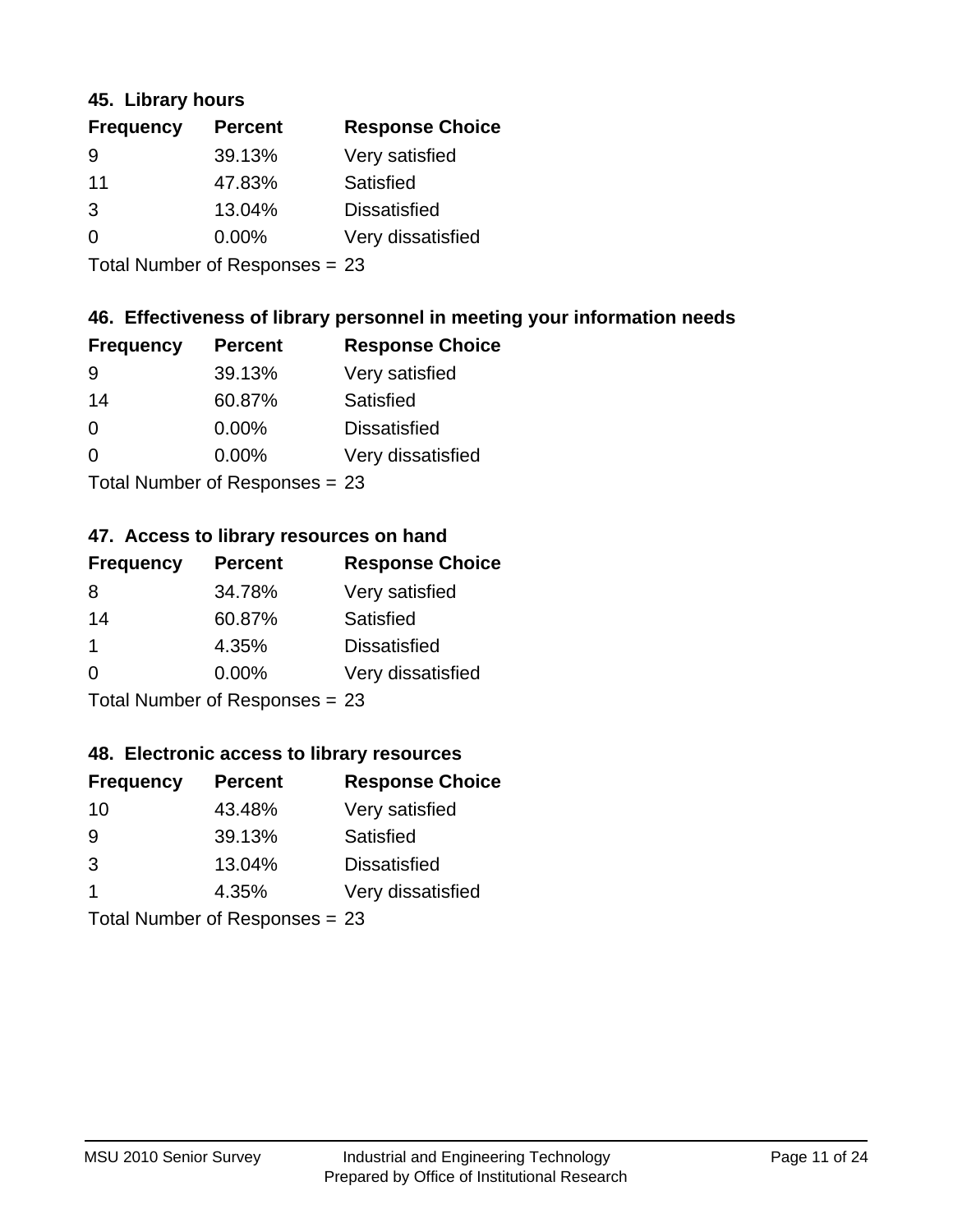**was in helping you achieve these goals. For questions 49-55, please indicate how effective University Studies at MSU** 

# **49. Writing Skills**

| <b>Frequency</b>        | <b>Percent</b>                 | <b>Response Choice</b> |
|-------------------------|--------------------------------|------------------------|
| 3                       | 13.04%                         | Very effective         |
| 17                      | 73.91%                         | Effective              |
| 2                       | 8.70%                          | Ineffective            |
| $\overline{\mathbf{1}}$ | 4.35%                          | Very ineffective       |
|                         | Total Number of Responses = 23 |                        |

**50. Speaking Skills**

| <b>Frequency</b>               | <b>Percent</b> | <b>Response Choice</b> |
|--------------------------------|----------------|------------------------|
| 5                              | 21.74%         | Very effective         |
| 16                             | 69.57%         | Effective              |
| 2                              | 8.70%          | Ineffective            |
| $\Omega$                       | 0.00%          | Very ineffective       |
| Total Number of Responses = 23 |                |                        |

#### **51. Critical Thinking Skills**

| <b>Frequency</b> | <b>Percent</b>            | <b>Response Choice</b> |
|------------------|---------------------------|------------------------|
| 6                | 26.09%                    | Very effective         |
| 15               | 65.22%                    | Effective              |
| 1                | 4.35%                     | Ineffective            |
| 1                | 4.35%                     | Very ineffective       |
|                  | Total Number of Desponses |                        |

Total Number of Responses = 23

# **52. Computer Technology**

| <b>Frequency</b>               | <b>Percent</b> | <b>Response Choice</b> |
|--------------------------------|----------------|------------------------|
| 7                              | 29.17%         | Very effective         |
| 15                             | 62.50%         | Effective              |
| $\Omega$                       | $0.00\%$       | Ineffective            |
| $\mathcal{P}$                  | 8.33%          | Very ineffective       |
| Total Number of Responses = 24 |                |                        |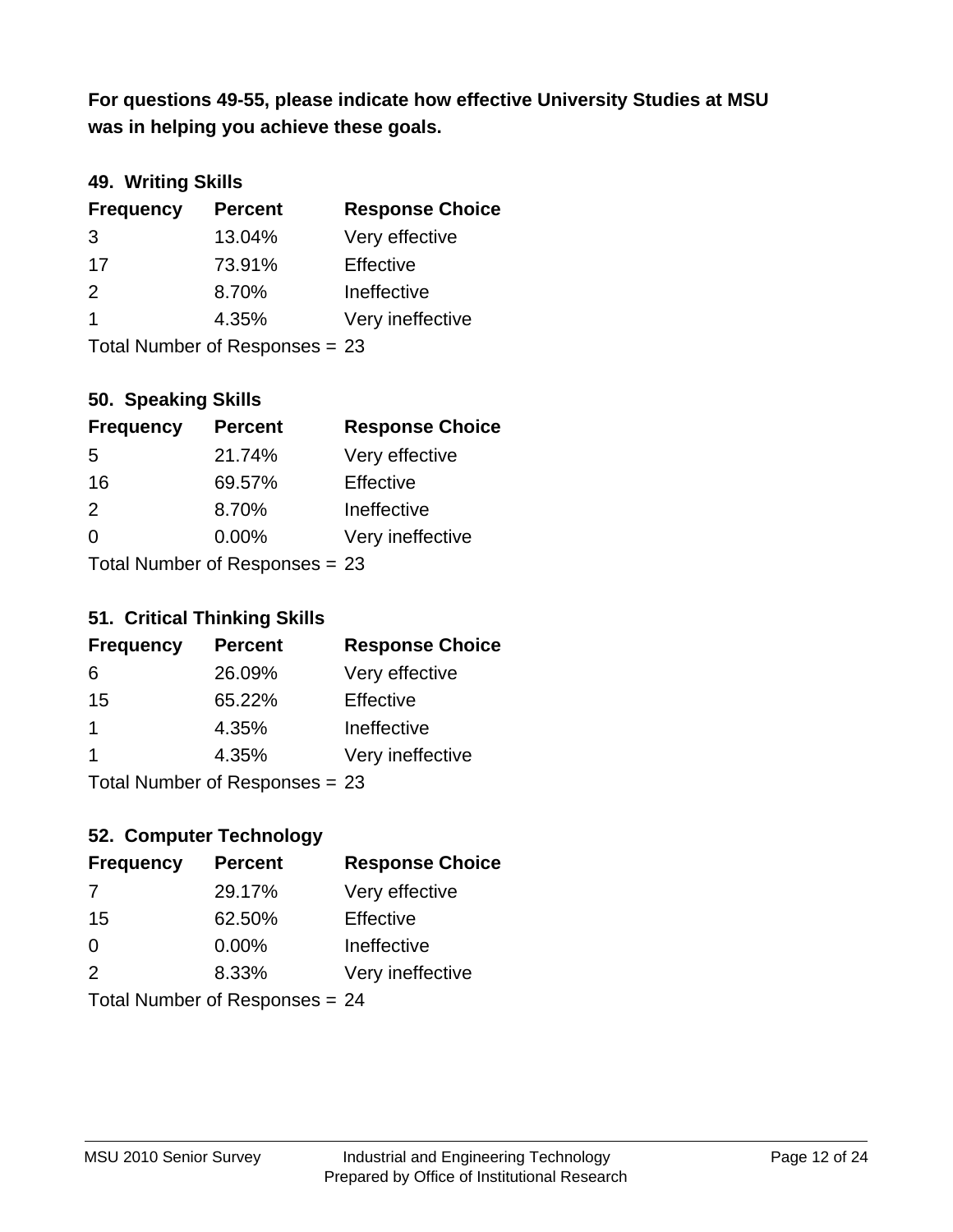# **53. General Knowledge in the liberal arts and sciences**

| <b>Frequency</b> | <b>Percent</b> | <b>Response Choice</b> |
|------------------|----------------|------------------------|
| 4                | 16.67%         | Very effective         |
| 17               | 70.83%         | Effective              |
| $\mathcal{P}$    | 8.33%          | Ineffective            |
|                  | 4.17%          | Very ineffective       |
|                  |                |                        |

Total Number of Responses = 24

#### **54. International Perspectives**

| <b>Frequency</b>                        | <b>Percent</b> | <b>Response Choice</b> |
|-----------------------------------------|----------------|------------------------|
| 1                                       | 4.35%          | Very effective         |
| 15                                      | 65.22%         | Effective              |
| -5                                      | 21.74%         | Ineffective            |
| $\mathcal{P}$                           | 8.70%          | Very ineffective       |
| $T$ at all Message and $D$ are a second |                |                        |

Total Number of Responses = 23

### **55. Stimulation of interest in areas outside your chosen field of study**

| <b>Frequency</b> | <b>Percent</b>              | <b>Response Choice</b> |
|------------------|-----------------------------|------------------------|
| 7                | 29.17%                      | Very effective         |
| 13               | 54.17%                      | Effective              |
| 3                | 12.50%                      | Ineffective            |
| -1               | 4.17%                       | Very ineffective       |
|                  | Total Number of Doepo<br>24 |                        |

Total Number of Responses = 24

# **For questions 56-83, please indicate how satisfactorily the following met your needs**

#### **56. African-American Student Services**

| <b>Frequency</b> | <b>Percent</b>                 | <b>Response Choice</b> |
|------------------|--------------------------------|------------------------|
| 24               | 100.00%                        | Did not use            |
| $\Omega$         | 0.00%                          | Very satisfied         |
| $\Omega$         | 0.00%                          | Satisfied              |
| $\Omega$         | $0.00\%$                       | <b>Dissatisfied</b>    |
| $\Omega$         | 0.00%                          | Very dissatisfied      |
|                  | Total Number of Responses = 24 |                        |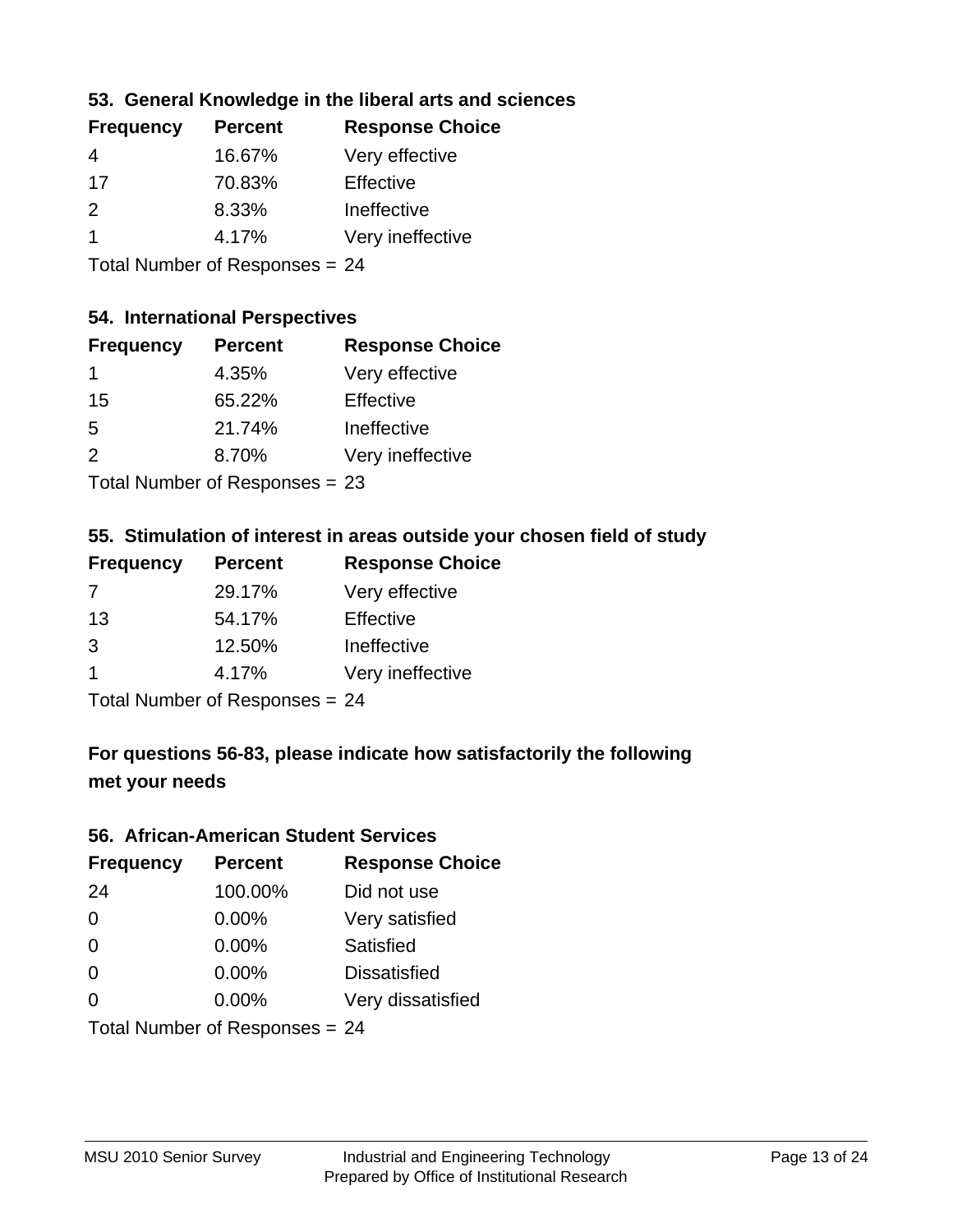#### **57. Career Services Office**

| <b>Frequency</b> | <b>Percent</b> | <b>Response Choice</b> |
|------------------|----------------|------------------------|
| 8                | 33.33%         | Did not use            |
| 8                | 33.33%         | Very satisfied         |
| 6                | 25.00%         | Satisfied              |
| $\mathcal{P}$    | 8.33%          | <b>Dissatisfied</b>    |
| ∩                | $0.00\%$       | Very dissatisfied      |
|                  |                |                        |

Total Number of Responses = 24

# **58. Counseling and Testing Center**

| <b>Frequency</b> | <b>Percent</b>             | <b>Response Choice</b> |
|------------------|----------------------------|------------------------|
| 22               | 91.67%                     | Did not use            |
| 1                | 4.17%                      | Very satisfied         |
| 1                | 4.17%                      | <b>Satisfied</b>       |
| $\Omega$         | 0.00%                      | <b>Dissatisfied</b>    |
| 0                | 0.00%                      | Very dissatisfied      |
|                  | Total Number of Deepersoon |                        |

Total Number of Responses = 24

#### **59. Cultural programming and activities**

| <b>Frequency</b> | <b>Percent</b>                 | <b>Response Choice</b> |
|------------------|--------------------------------|------------------------|
| 22               | 91.67%                         | Did not use            |
| 2                | 8.33%                          | Very satisfied         |
| $\Omega$         | 0.00%                          | Satisfied              |
| $\Omega$         | $0.00\%$                       | <b>Dissatisfied</b>    |
| $\Omega$         | $0.00\%$                       | Very dissatisfied      |
|                  | Total Number of Responses = 24 |                        |

# **60. E-study courses**

| <b>Frequency</b> | <b>Percent</b>                 | <b>Response Choice</b> |
|------------------|--------------------------------|------------------------|
| 11               | 45.83%                         | Did not use            |
| 5                | 20.83%                         | Very satisfied         |
| 7                | 29.17%                         | Satisfied              |
| -1               | 4.17%                          | <b>Dissatisfied</b>    |
| $\Omega$         | 0.00%                          | Very dissatisfied      |
|                  | Total Number of Responses = 24 |                        |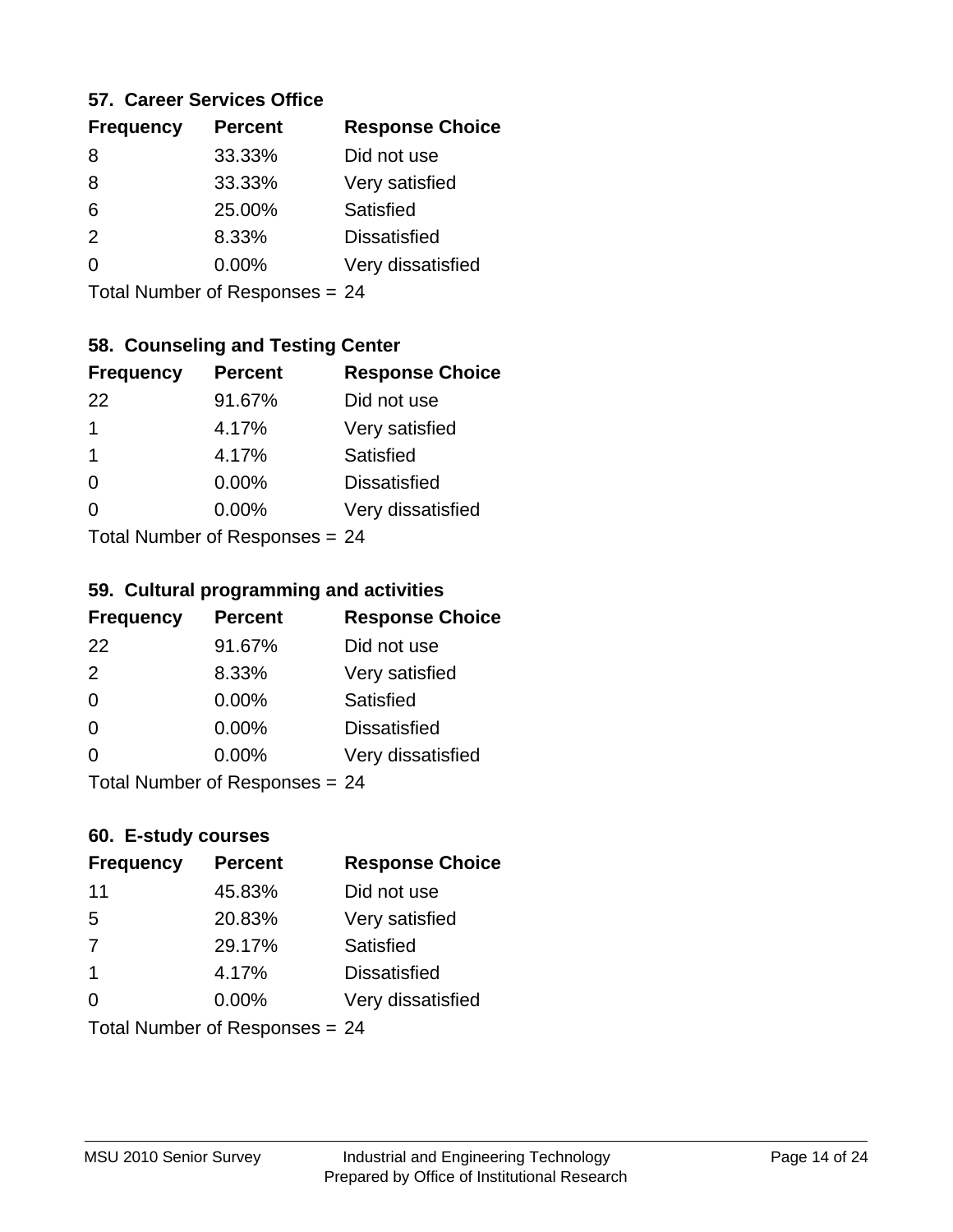#### **61. Food Services**

| <b>Frequency</b> | <b>Percent</b> | <b>Response Choice</b> |
|------------------|----------------|------------------------|
| 5                | 20.83%         | Did not use            |
| 6                | 25.00%         | Very satisfied         |
| 7                | 29.17%         | Satisfied              |
| 3                | 12.50%         | <b>Dissatisfied</b>    |
| 3                | 12.50%         | Very dissatisfied      |
|                  |                |                        |

Total Number of Responses = 24

# **62. Greek life and activities**

| <b>Frequency</b>               | <b>Percent</b> | <b>Response Choice</b> |
|--------------------------------|----------------|------------------------|
| 19                             | 82.61%         | Did not use            |
| 3                              | 13.04%         | Very satisfied         |
| $\mathbf 1$                    | 4.35%          | Satisfied              |
| $\Omega$                       | 0.00%          | <b>Dissatisfied</b>    |
| 0                              | $0.00\%$       | Very dissatisfied      |
| Total Number of Responses = 23 |                |                        |

#### **63. Health Services**

| <b>Frequency</b> | <b>Percent</b> | <b>Response Choice</b> |
|------------------|----------------|------------------------|
| 12               | 50.00%         | Did not use            |
| $\overline{4}$   | 16.67%         | Very satisfied         |
| 6                | 25.00%         | <b>Satisfied</b>       |
| $\mathbf{1}$     | 4.17%          | <b>Dissatisfied</b>    |
|                  | 4.17%          | Very dissatisfied      |
|                  |                |                        |

Total Number of Responses = 24

### **64. Honor Societies/Departmental Clubs/Special Interest Organizations**

| <b>Frequency</b>               | <b>Percent</b> | <b>Response Choice</b> |
|--------------------------------|----------------|------------------------|
| 9                              | 37.50%         | Did not use            |
| 8                              | 33.33%         | Very satisfied         |
| 7                              | 29.17%         | Satisfied              |
| $\Omega$                       | 0.00%          | <b>Dissatisfied</b>    |
| $\Omega$                       | 0.00%          | Very dissatisfied      |
| Total Number of Responses = 24 |                |                        |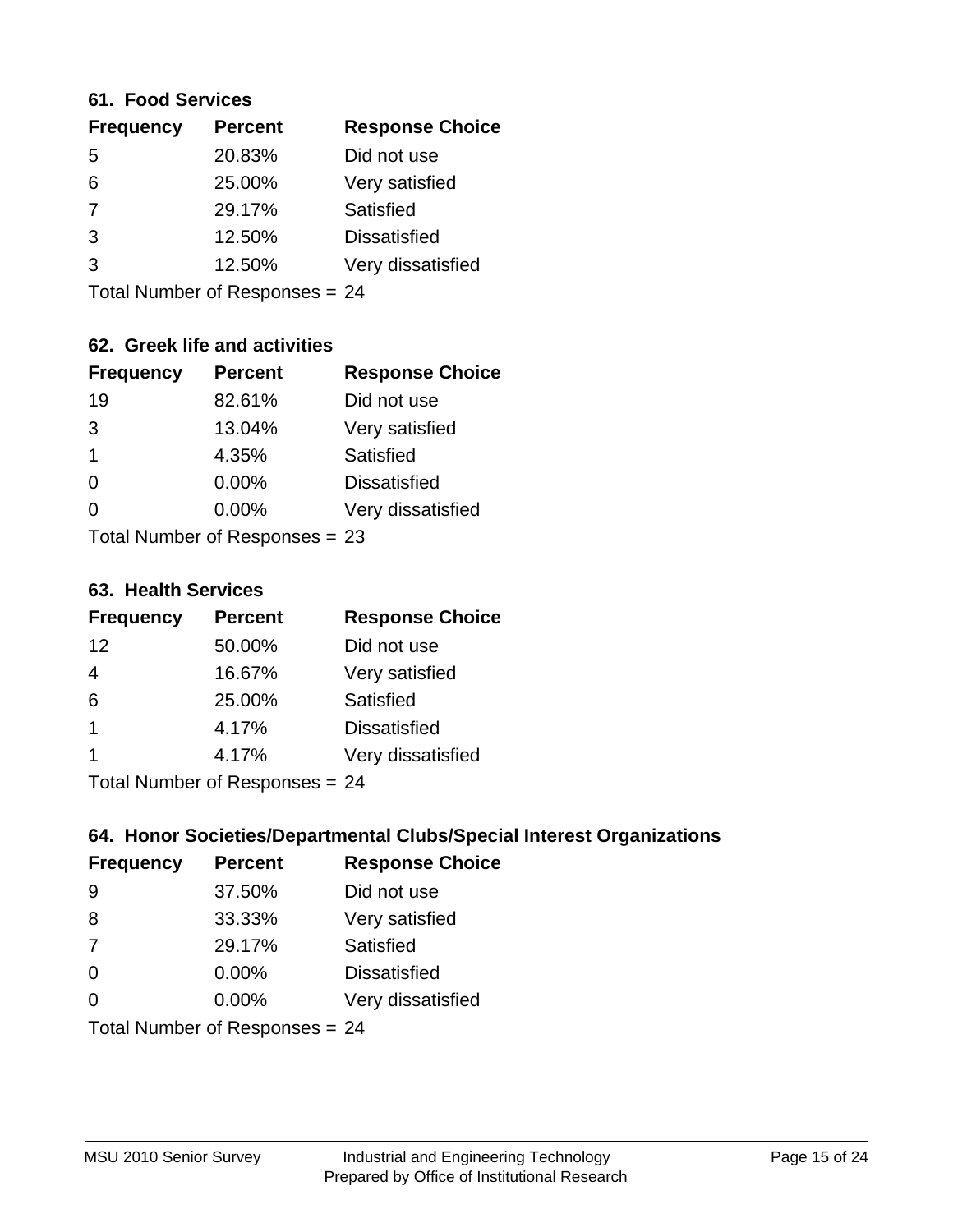#### **65. International Programs and activities**

| <b>Percent</b> | <b>Response Choice</b> |
|----------------|------------------------|
| 82.61%         | Did not use            |
| 8.70%          | Very satisfied         |
| 4.35%          | Satisfied              |
| 0.00%          | <b>Dissatisfied</b>    |
| 4.35%          | Very dissatisfied      |
|                |                        |

Total Number of Responses = 23

# **66. International student support services**

| <b>Frequency</b>          | <b>Percent</b> | <b>Response Choice</b> |
|---------------------------|----------------|------------------------|
| 22                        | 95.65%         | Did not use            |
| $\Omega$                  | 0.00%          | Very satisfied         |
| $\Omega$                  | $0.00\%$       | <b>Satisfied</b>       |
| $\Omega$                  | 0.00%          | <b>Dissatisfied</b>    |
| 1                         | 4.35%          | Very dissatisfied      |
| Total Number of Desponses |                |                        |

Total Number of Responses = 23

#### **67. Intramural Sports and Recreation**

| <b>Frequency</b> | <b>Percent</b>                  | <b>Response Choice</b> |
|------------------|---------------------------------|------------------------|
| 16               | 66.67%                          | Did not use            |
| 2                | 8.33%                           | Very satisfied         |
| $\overline{4}$   | 16.67%                          | Satisfied              |
| 2                | 8.33%                           | <b>Dissatisfied</b>    |
| $\Omega$         | 0.00%                           | Very dissatisfied      |
|                  | $Total$ Number of Despasses $-$ |                        |

I otal Number of Responses = 24

# **68. Lowry Center/Community College**

| <b>Frequency</b> | <b>Percent</b>                 | <b>Response Choice</b> |
|------------------|--------------------------------|------------------------|
| 18               | 75.00%                         | Did not use            |
| 3                | 12.50%                         | Very satisfied         |
| 2                | 8.33%                          | Satisfied              |
| $\mathbf 1$      | 4.17%                          | <b>Dissatisfied</b>    |
| $\Omega$         | 0.00%                          | Very dissatisfied      |
|                  | Total Number of Responses = 24 |                        |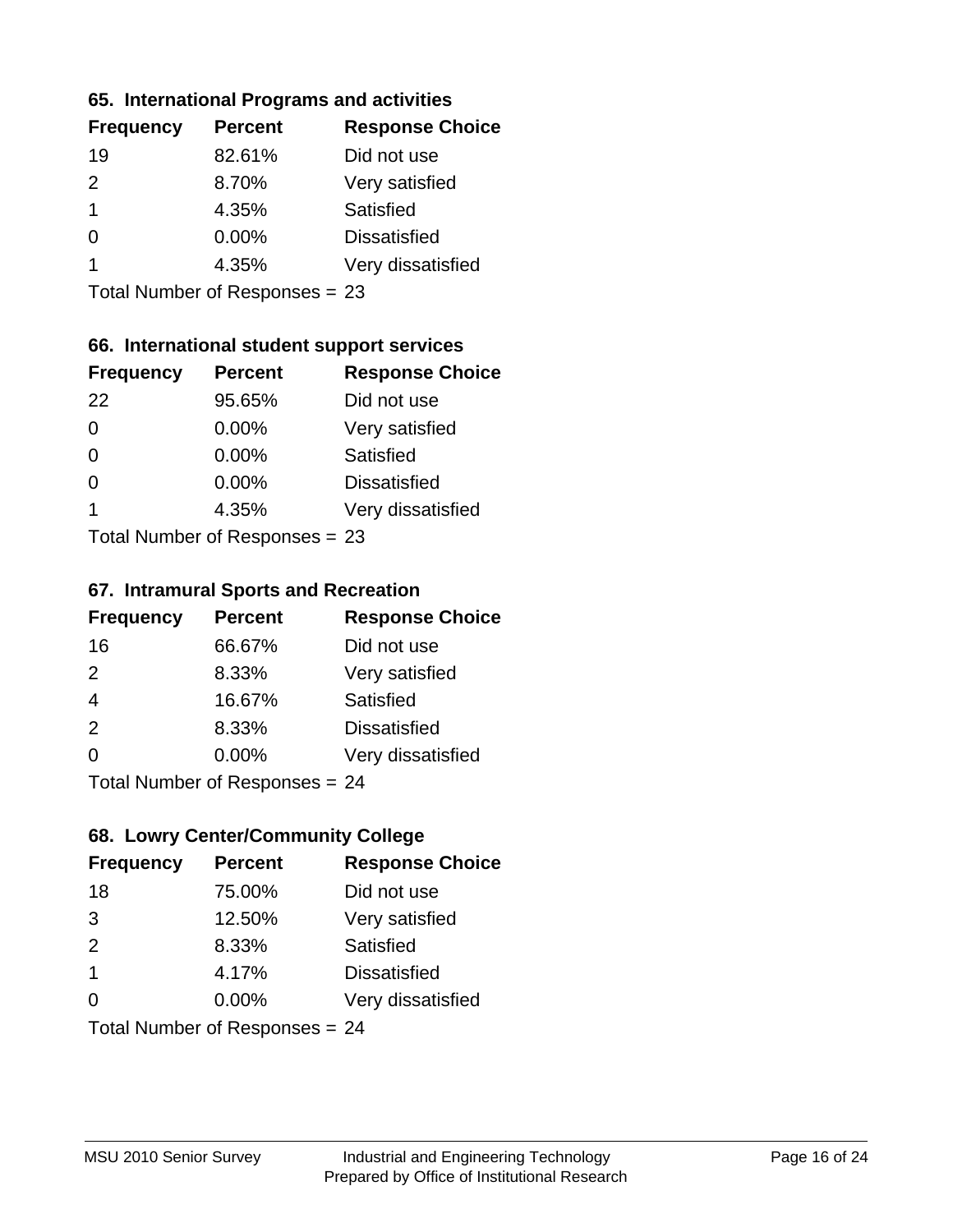# **69. Library**

| <b>Frequency</b> | <b>Percent</b> | <b>Response Choice</b> |
|------------------|----------------|------------------------|
| 4                | 16.67%         | Did not use            |
| 10               | 41.67%         | Very satisfied         |
| 10               | 41.67%         | Satisfied              |
| 0                | 0.00%          | <b>Dissatisfied</b>    |
| 0                | 0.00%          | Very dissatisfied      |
|                  |                |                        |

Total Number of Responses = 24

# **70. MAP Report**

| <b>Frequency</b>               | <b>Percent</b> | <b>Response Choice</b> |
|--------------------------------|----------------|------------------------|
| 0                              | 0.00%          | Did not use            |
| 12                             | 50.00%         | Very satisfied         |
| 6                              | 25.00%         | Satisfied              |
| 5                              | 20.83%         | <b>Dissatisfied</b>    |
| 1                              | 4.17%          | Very dissatisfied      |
| Total Number of Responses = 24 |                |                        |

#### **71. MSU Web site**

| <b>Frequency</b>               | <b>Percent</b> | <b>Response Choice</b> |
|--------------------------------|----------------|------------------------|
| 0                              | 0.00%          | Did not use            |
| 16                             | 66.67%         | Very satisfied         |
| 7                              | 29.17%         | Satisfied              |
| -1                             | 4.17%          | <b>Dissatisfied</b>    |
| ∩                              | 0.00%          | Very dissatisfied      |
| Total Number of Responses = 24 |                |                        |

# **72. NCAA Sports**

| <b>Frequency</b>               | <b>Percent</b> | <b>Response Choice</b> |
|--------------------------------|----------------|------------------------|
| 16                             | 66.67%         | Did not use            |
| $\overline{4}$                 | 16.67%         | Very satisfied         |
| 3                              | 12.50%         | Satisfied              |
| $\mathbf 1$                    | 4.17%          | <b>Dissatisfied</b>    |
| $\Omega$                       | $0.00\%$       | Very dissatisfied      |
| Total Number of Responses = 24 |                |                        |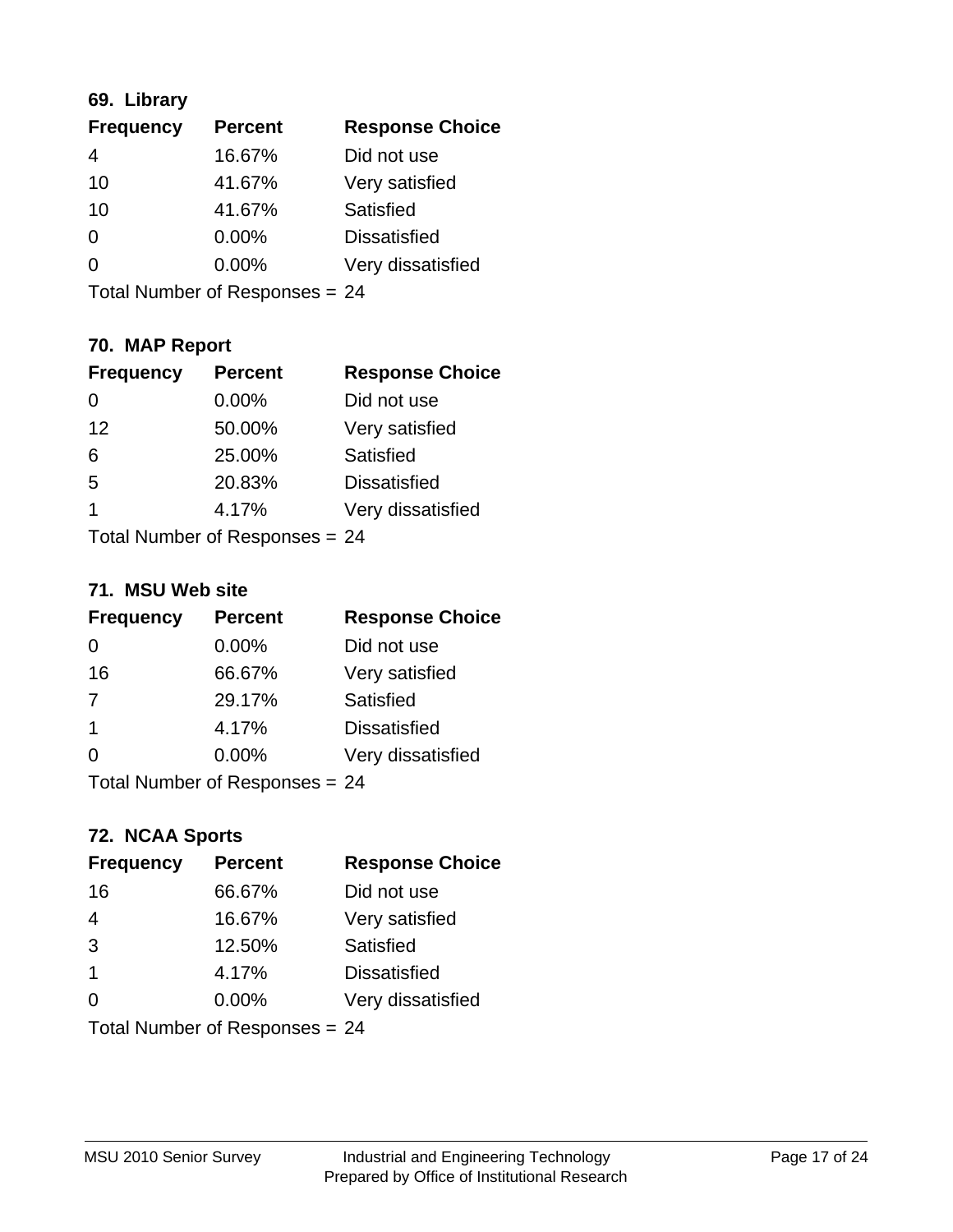### **73. Online courses that are not e-study**

| <b>Frequency</b> | <b>Percent</b> | <b>Response Choice</b> |
|------------------|----------------|------------------------|
| 20               | 83.33%         | Did not use            |
| $\mathcal{P}$    | 8.33%          | Very satisfied         |
| 2                | 8.33%          | Satisfied              |
| 0                | $0.00\%$       | <b>Dissatisfied</b>    |
|                  | $0.00\%$       | Very dissatisfied      |
|                  |                |                        |

Total Number of Responses = 24

# **74. Racer Touch Registration**

| <b>Frequency</b> | <b>Percent</b>            | <b>Response Choice</b> |
|------------------|---------------------------|------------------------|
| 1                | 4.17%                     | Did not use            |
| 4                | 16.67%                    | Very satisfied         |
| 11               | 45.83%                    | <b>Satisfied</b>       |
| $\overline{7}$   | 29.17%                    | <b>Dissatisfied</b>    |
| 1                | 4.17%                     | Very dissatisfied      |
|                  | Total Number of Deepersee |                        |

Total Number of Responses = 24

# **75. Residential College programming and activities**

| <b>Frequency</b>                 | <b>Percent</b> | <b>Response Choice</b> |
|----------------------------------|----------------|------------------------|
| 10                               | 41.67%         | Did not use            |
| 6                                | 25.00%         | Very satisfied         |
| 6                                | 25.00%         | <b>Satisfied</b>       |
| 2                                | 8.33%          | <b>Dissatisfied</b>    |
| $\Omega$                         | 0.00%          | Very dissatisfied      |
| $Total Number of Doepopoog - 24$ |                |                        |

Total Number of Responses = 24

#### **76. Scholarships/grants/student employment**

| <b>Frequency</b> | <b>Percent</b>                 | <b>Response Choice</b> |
|------------------|--------------------------------|------------------------|
| 6                | 25.00%                         | Did not use            |
| 7                | 29.17%                         | Very satisfied         |
| 8                | 33.33%                         | Satisfied              |
| 2                | 8.33%                          | <b>Dissatisfied</b>    |
| 1                | 4.17%                          | Very dissatisfied      |
|                  | Total Number of Responses = 24 |                        |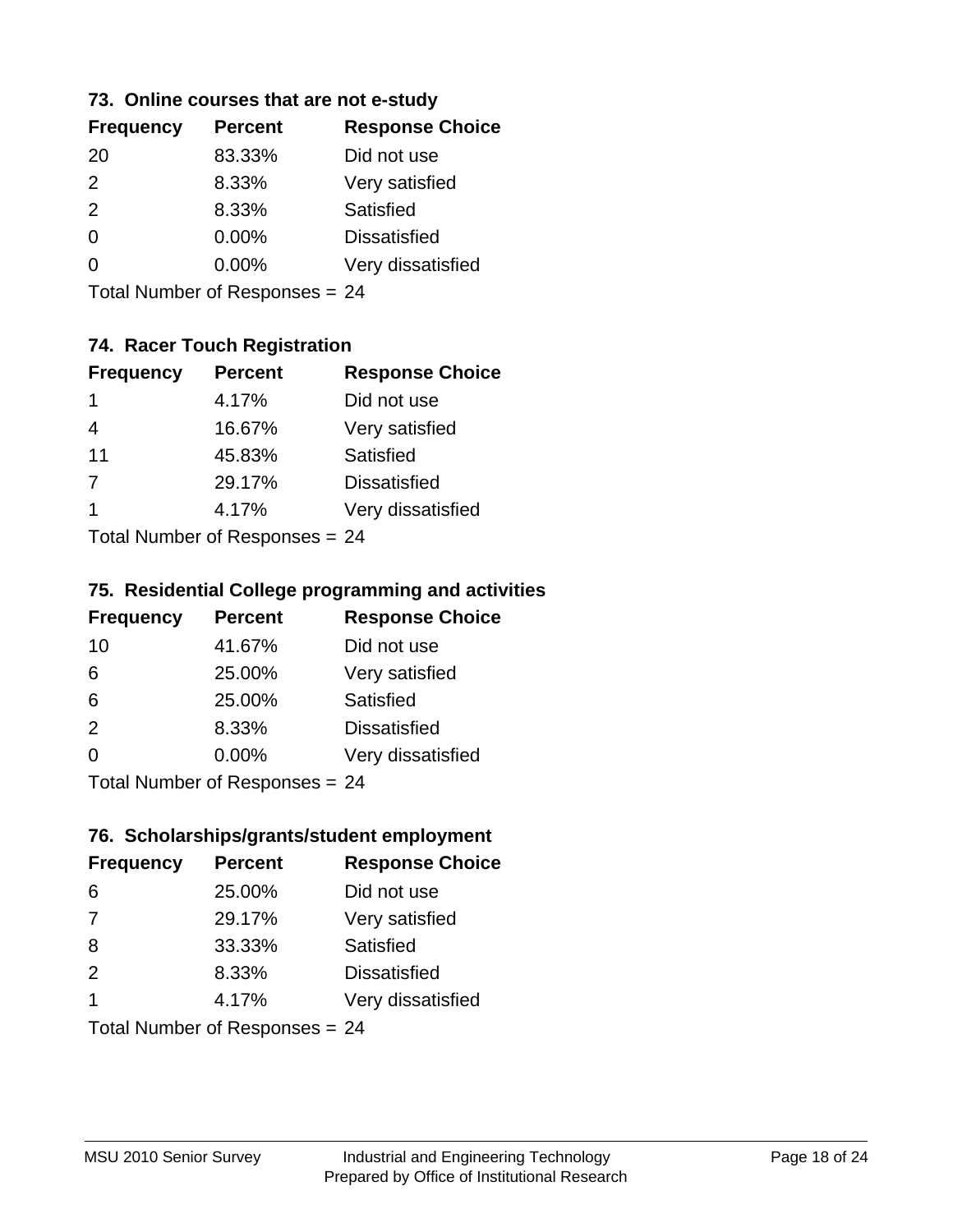#### **77. Security Services**

| <b>Frequency</b> | <b>Percent</b> | <b>Response Choice</b> |
|------------------|----------------|------------------------|
| 16               | 66.67%         | Did not use            |
| 5                | 20.83%         | Very satisfied         |
| 3                | 12.50%         | Satisfied              |
| 0                | $0.00\%$       | <b>Dissatisfied</b>    |
| O                | $0.00\%$       | Very dissatisfied      |
|                  |                |                        |

Total Number of Responses = 24

# **78. Services for non-traditional students**

| <b>Frequency</b>          | <b>Percent</b> | <b>Response Choice</b> |
|---------------------------|----------------|------------------------|
| 24                        | 100.00%        | Did not use            |
| 0                         | $0.00\%$       | Very satisfied         |
| $\Omega$                  | $0.00\%$       | Satisfied              |
| $\Omega$                  | $0.00\%$       | <b>Dissatisfied</b>    |
| 0                         | 0.00%          | Very dissatisfied      |
| Total Number of Desponses |                |                        |

Total Number of Responses = 24

# **79. Student Support Services (Trio)**

| <b>Frequency</b> | <b>Percent</b>                  | <b>Response Choice</b> |
|------------------|---------------------------------|------------------------|
| 24               | 100.00%                         | Did not use            |
| $\Omega$         | $0.00\%$                        | Very satisfied         |
| $\Omega$         | 0.00%                           | Satisfied              |
| $\Omega$         | 0.00%                           | <b>Dissatisfied</b>    |
| $\Omega$         | 0.00%                           | Very dissatisfied      |
|                  | $Total Number of Doepopce = 24$ |                        |

I otal Number of Responses = 24

# **80. Student PIN System**

| <b>Frequency</b> | <b>Percent</b>                 | <b>Response Choice</b> |
|------------------|--------------------------------|------------------------|
| 0                | 0.00%                          | Did not use            |
| 11               | 45.83%                         | Very satisfied         |
| 7                | 29.17%                         | Satisfied              |
| 5                | 20.83%                         | <b>Dissatisfied</b>    |
| 1                | 4.17%                          | Very dissatisfied      |
|                  | Total Number of Responses = 24 |                        |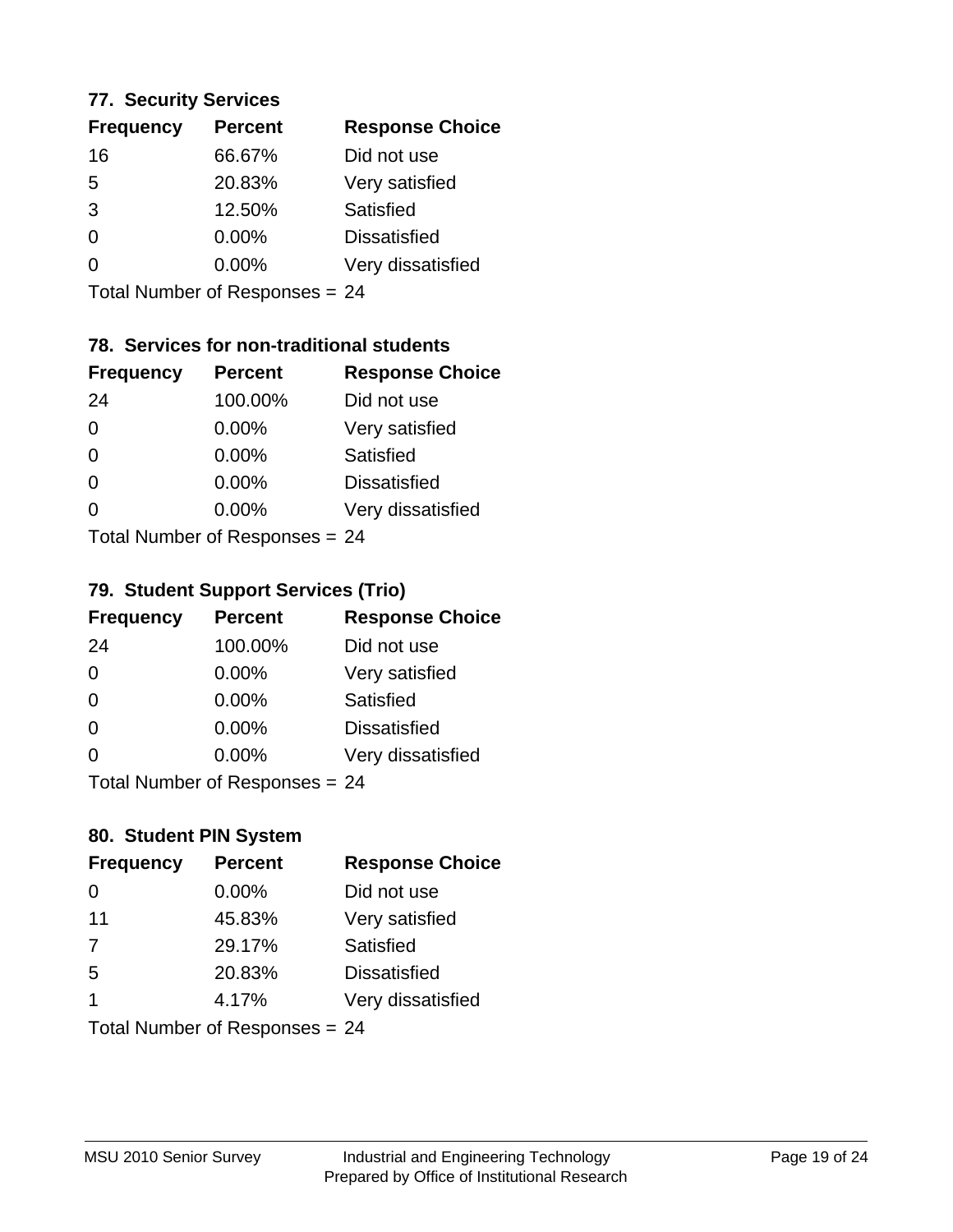# **81. Student Records/Transcript Services**

| <b>Frequency</b> | <b>Percent</b> | <b>Response Choice</b> |
|------------------|----------------|------------------------|
| 6                | 25.00%         | Did not use            |
| 10               | 41.67%         | Very satisfied         |
| .5               | 20.83%         | Satisfied              |
|                  | 4.17%          | <b>Dissatisfied</b>    |
| $\mathcal{P}$    | 8.33%          | Very dissatisfied      |

Total Number of Responses = 24

# **82. Computer and Internet access for study and research needs**

| <b>Frequency</b>     | <b>Percent</b>             | <b>Response Choice</b> |
|----------------------|----------------------------|------------------------|
| 3                    | 12.50%                     | Did not use            |
| 12                   | 50.00%                     | Very satisfied         |
| 8                    | 33.33%                     | Satisfied              |
| $\blacktriangleleft$ | 4.17%                      | <b>Dissatisfied</b>    |
| ∩                    | 0.00%                      | Very dissatisfied      |
|                      | Tatal Number of Desperance |                        |

Total Number of Responses = 24

#### **83. Women's Center**

| <b>Frequency</b> | <b>Percent</b>                                                                                                                   | <b>Response Choice</b> |
|------------------|----------------------------------------------------------------------------------------------------------------------------------|------------------------|
| 23               | 95.83%                                                                                                                           | Did not use            |
| $\Omega$         | 0.00%                                                                                                                            | Very satisfied         |
| $\Omega$         | $0.00\%$                                                                                                                         | <b>Satisfied</b>       |
| -1               | 4.17%                                                                                                                            | <b>Dissatisfied</b>    |
| $\Omega$         | 0.00%                                                                                                                            | Very dissatisfied      |
|                  | $\tau$ . $\tau$ . In the set of $\tau$ , $\tau$ , $\tau$ , $\tau$ , $\tau$ , $\tau$ , $\tau$ , $\tau$ , $\tau$ , $\tau$ , $\tau$ |                        |

Total Number of Responses = 24

# **84. To what extent did you participate in Residential College activities?**

| <b>Frequency</b> | <b>Percent</b>             | <b>Response Choice</b> |
|------------------|----------------------------|------------------------|
| 12               | 50.00%                     | Did not participate    |
| 3                | 12.50%                     | Frequently             |
| $\overline{4}$   | 16.67%                     | Occasionally           |
| .5               | 20.83%                     | Seldom                 |
|                  | Tatal Number of Desperance |                        |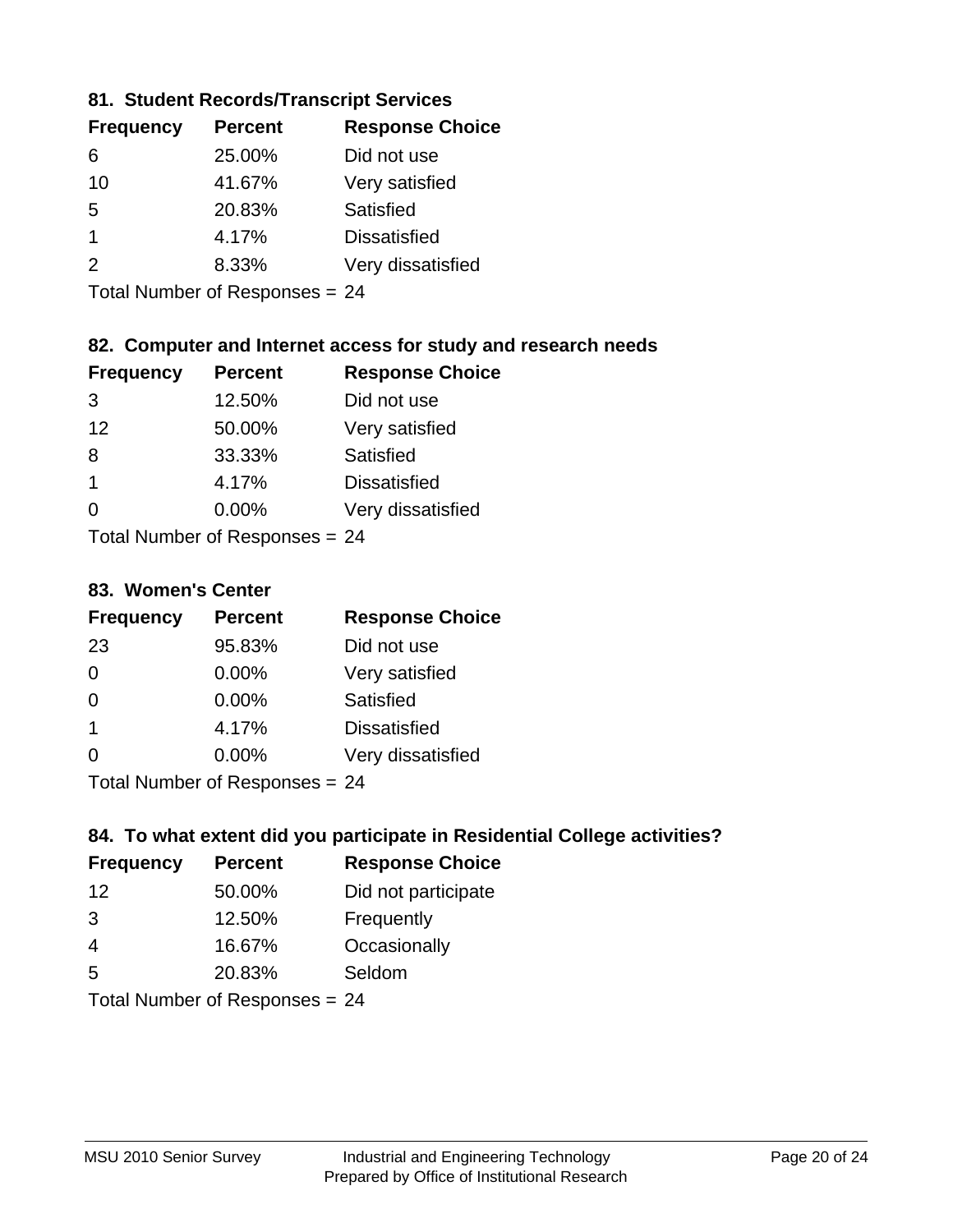| <b>Frequency</b> | <b>Percent</b> | <b>Response Choice</b>                 |
|------------------|----------------|----------------------------------------|
| -9               | 37.50%         | Not familiar with Residential Colleges |
| $\mathcal{P}$    | 8.33%          | Very positive                          |
| 12               | 50.00%         | <b>Positive</b>                        |
|                  | 4.17%          | <b>Negative</b>                        |
| $\overline{0}$   | 0.00%          | Very negative                          |
|                  |                |                                        |

#### **85. Which phrase best describes your opinion of Residential Colleges?**

Total Number of Responses = 24

#### **Questions 86-95**

**University Graduate." Please indicate how effective your MSU experience was in The University has formulated ten desired "Characteristics of the Murray State enhancing your abilities in each area.**

**86. Engage in mature, independent and creative thought and express that thought effectively in oral and written communication;**

| <b>Frequency</b> | <b>Percent</b> | <b>Response Choice</b> |
|------------------|----------------|------------------------|
| 8                | 33.33%         | Very effective         |
| 14               | 58.33%         | Effective              |
| $\mathcal{P}$    | 8.33%          | Ineffective            |
| $\Omega$         | $0.00\%$       | Very ineffective       |

Total Number of Responses = 24

#### **87. Understand and apply the critical and scientific methodologies that**

**academic disciplines employ to discover knowledge and ascertain its validity;**

| <b>Frequency</b> | <b>Percent</b> | <b>Response Choice</b> |
|------------------|----------------|------------------------|
| 10               | 43.48%         | Very effective         |
| 12               | 52.17%         | Effective              |
| $\Omega$         | 0.00%          | Ineffective            |
| $\overline{1}$   | 4.35%          | Very ineffective       |
|                  |                |                        |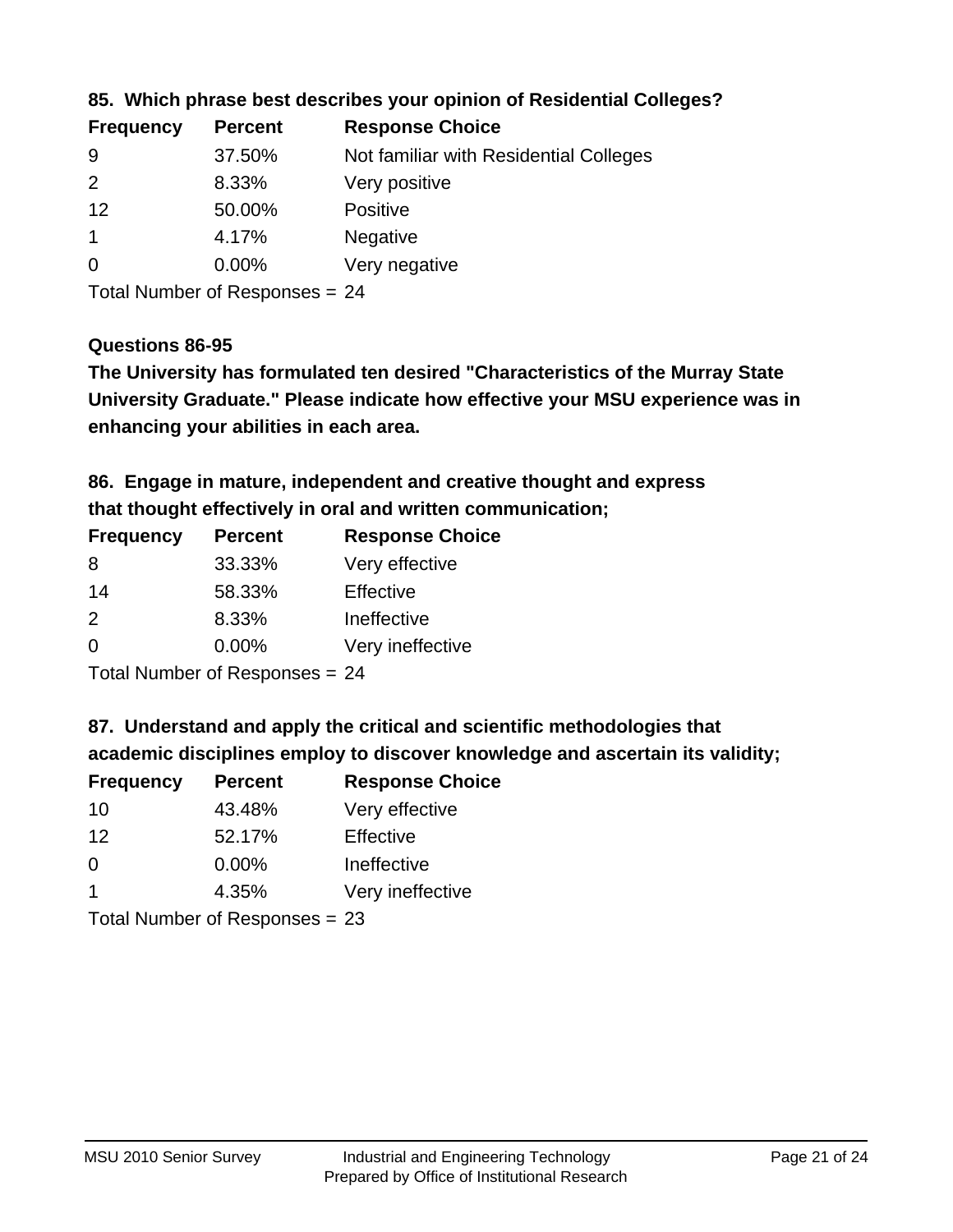# **88. Apply sound standards of information gathering, analysis and**

| evaluation to reach logical decisions; |  |
|----------------------------------------|--|
|----------------------------------------|--|

| <b>Percent</b> | <b>Response Choice</b> |
|----------------|------------------------|
| 41.67%         | Very effective         |
| 50.00%         | Effective              |
| 8.33%          | Ineffective            |
| $0.00\%$       | Very ineffective       |
|                |                        |

Total Number of Responses = 24

# **89. Understand the roles and applications of science and technology in the solution of the problems of a changing world;**

| <b>Frequency</b> | <b>Percent</b> | <b>Response Choice</b> |
|------------------|----------------|------------------------|
| 14               | 58.33%         | Very effective         |
| 10               | 41.67%         | Effective              |
| $\Omega$         | 0.00%          | Ineffective            |
| $\Omega$         | 0.00%          | Very ineffective       |
|                  |                |                        |

Total Number of Responses = 24

# **90. Demonstrate a critical understanding of the world's historical, literary, philosophical, and artistic traditions;**

| <b>Frequency</b> | <b>Percent</b> | <b>Response Choice</b> |
|------------------|----------------|------------------------|
| 5                | 20.83%         | Very effective         |
| 10               | 41.67%         | Effective              |
| 9                | 37.50%         | Ineffective            |
| $\Omega$         | 0.00%          | Very ineffective       |
|                  |                |                        |

Total Number of Responses = 24

# **91. Understand the dynamics of cultural diversity, of competing economic and political systems, and of complex moral and ethical issues;**

| <b>Frequency</b> | <b>Percent</b>                 | <b>Response Choice</b> |
|------------------|--------------------------------|------------------------|
| 6                | 25.00%                         | Very effective         |
| 13               | 54.17%                         | Effective              |
| 5                | 20.83%                         | Ineffective            |
| $\Omega$         | 0.00%                          | Very ineffective       |
|                  | Total Number of Responses = 24 |                        |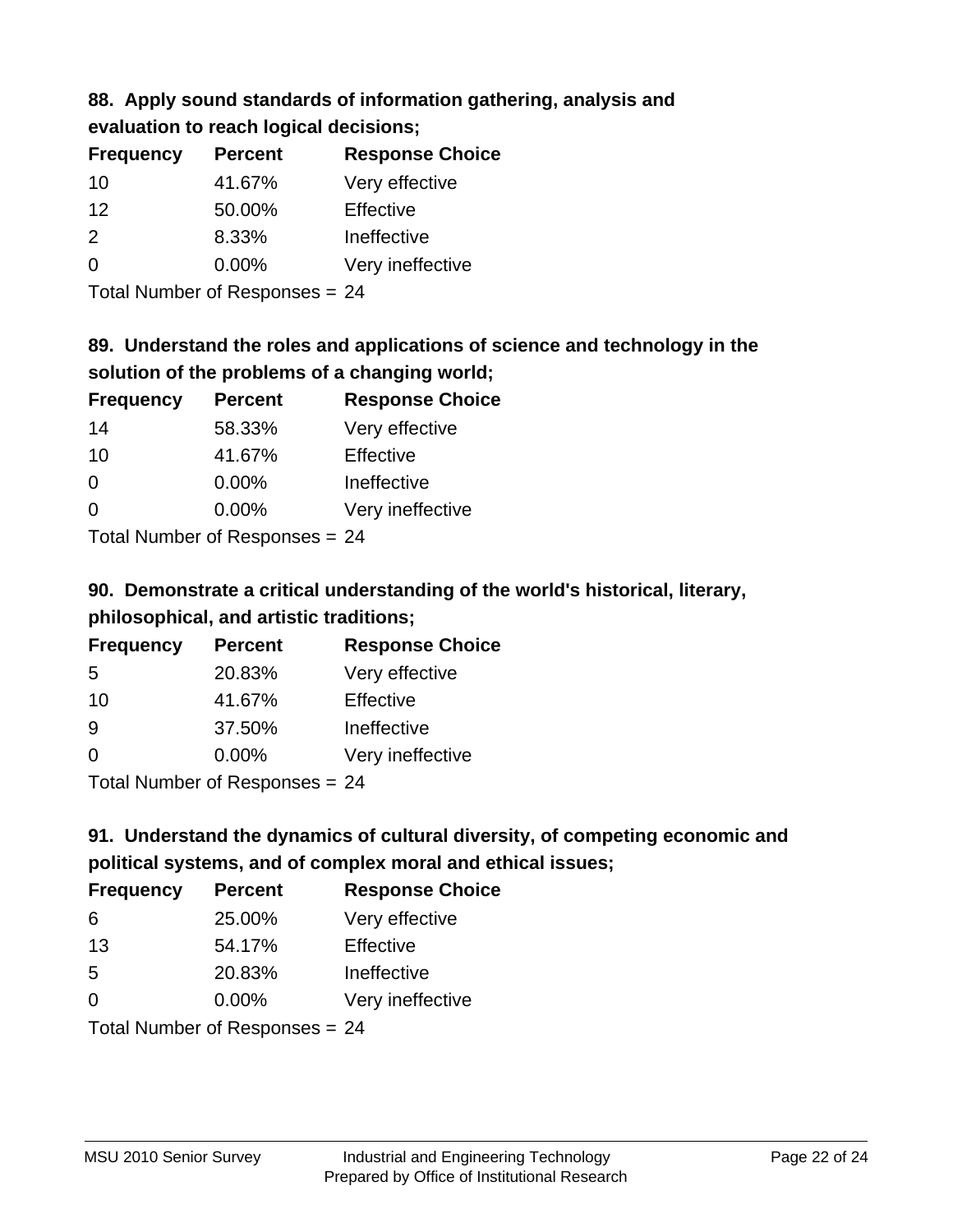# **92. Understand the nature of and engage in ethical behavior and**

**responsible citizenship;**

| <b>Frequency</b> | <b>Percent</b> | <b>Response Choice</b> |
|------------------|----------------|------------------------|
| 11               | 45.83%         | Very effective         |
| 11               | 45.83%         | Effective              |
| $\mathcal{P}$    | 8.33%          | Ineffective            |
| $\Omega$         | $0.00\%$       | Very ineffective       |
|                  |                |                        |

Total Number of Responses = 24

# **93. Understand the importance of the behaviors necessary to maintain a healthy lifestyle;**

| <b>Frequency</b> | <b>Percent</b>                           | <b>Response Choice</b> |
|------------------|------------------------------------------|------------------------|
| 8                | 33.33%                                   | Very effective         |
| 11               | 45.83%                                   | Effective              |
| 3                | 12.50%                                   | Ineffective            |
| $\mathcal{P}$    | 8.33%                                    | Very ineffective       |
|                  | $T$ at all Message and $D$ are a serious |                        |

Total Number of Responses = 24

# **94. Demonstrate mastery of a chosen field of study; and**

| <b>Frequency</b> | <b>Percent</b> | <b>Response Choice</b> |
|------------------|----------------|------------------------|
| 13               | 54.17%         | Very effective         |
| 10               | 41.67%         | Effective              |
|                  | 4.17%          | Ineffective            |
| $\Omega$         | $0.00\%$       | Very ineffective       |
|                  |                |                        |

Total Number of Responses = 24

# **95. Value intellectual pursuit and continuous learning in a changing world.**

| <b>Frequency</b> | <b>Percent</b> | <b>Response Choice</b> |
|------------------|----------------|------------------------|
| 12               | 50.00%         | Very effective         |
| 11               | 45.83%         | Effective              |
| 1                | 4.17%          | Ineffective            |
| $\Omega$         | 0.00%          | Very ineffective       |
|                  |                |                        |